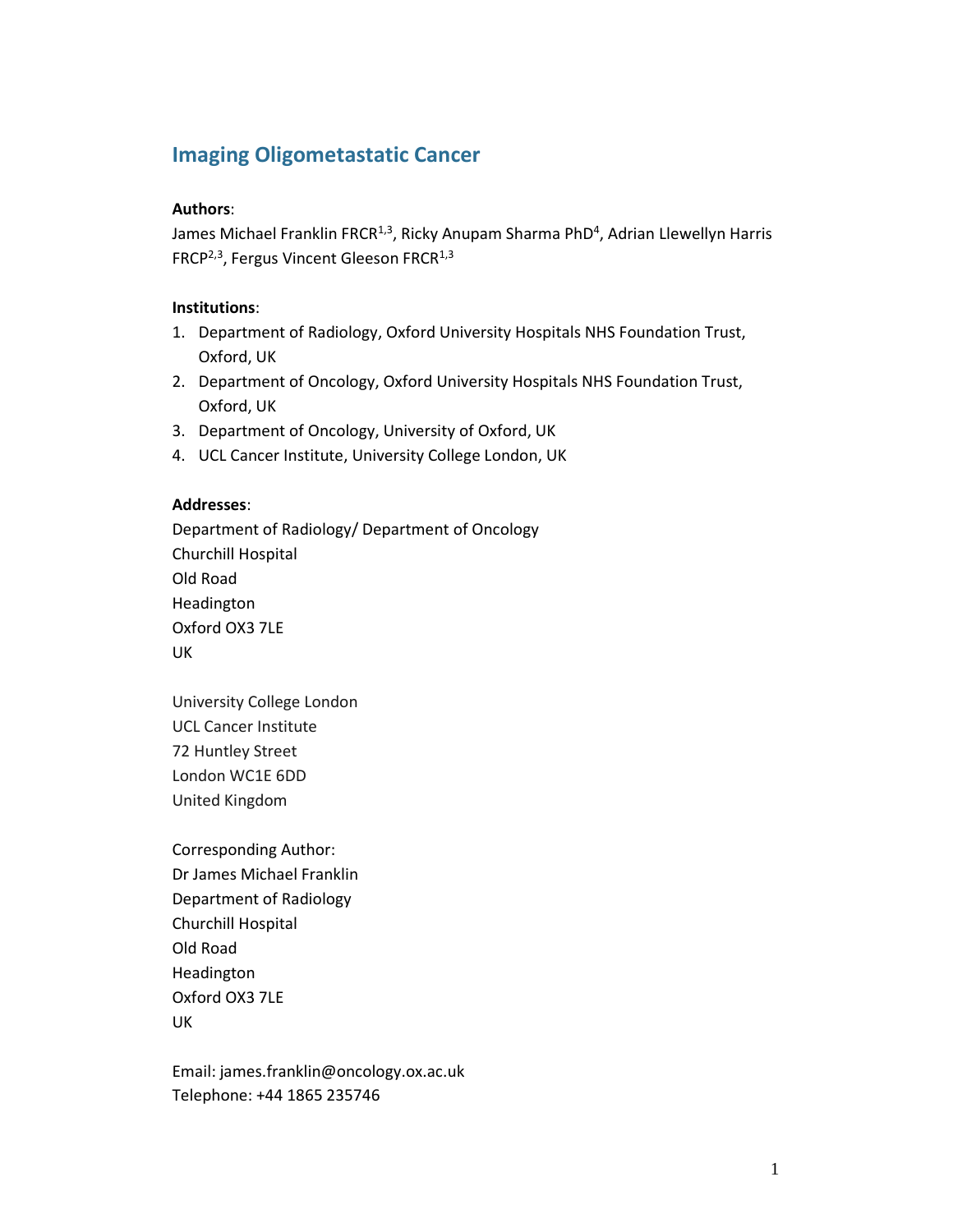#### **Abstract**

The term oligometastases is in common clinical use, but remains poorly defined. As novel treatment strategies widen the therapeutic window for patients defined as having oligometastatic cancer, improved biomarkers to reliably define patients who benefit from these treatments are needed.

Multimodal imaging should be optimized to comprehensively assess the metastatic sites, disease burden and response to neoadjuvant treatment in each disease setting. These features will likely remain important prognostic biomarkers, and are critical in planning multidisciplinary treatment. There are opportunities to extract additional phenotypic information from conventional imaging, while novel imaging techniques can also image specific aspects of tumour biology. Imaging can both characterise *and* localise the phenotypic heterogeneity of multiple tumour sites. Novel approaches to existing imaging datasets, and correlation with tumour biology, will be important in realizing the potential of imaging to guide treatment in the oligometastatic setting. This article discusses the current status and future directions of imaging in patients with extracranial oligometastases.

#### **Introduction**

The identification of 'oligometastases'<sup>1</sup> reflects a cohort of patients with metastatic cancer who can be treated with radical intent. Although Hellman and Weischelbaum first coined this terminology in 1995 to reflect metastatic disease limited in size, number and metastatic potential, pulmonary and hepatic resection for metastatic disease predates their description by over half a century.<sup>2</sup> It remains unclear whether oligometastases are a definable biological entity in the evolution of some tumours, $3$ or simply a useful classification of patients with metastatic disease based on the opportunity for intervention with radical intent.<sup>4</sup> There is a paucity of randomized clinical trials, consequently observational evidence is cited for the clinical efficacy of intervention: 27-68% of patients with colorectal cancer (CRC) undergoing pulmonary<sup>5</sup> and 28-49% of patients undergoing hepatic<sup>6</sup> metastasectomy achieve 5-year survival, with some long-term survivors, which compares favourably with the wider cohort of patients with metastatic disease.

These retrospective studies have also provided data on prognostic features in patients having metastasectomy. There are patient factors, primary tumour features and measures of metastatic disease burden (size, number and distribution), which are reported to be predictive of overall survival (OS) in some settings.  $e.g.5-8$  This has informed the clinical definition of oligometastases and shaped clinical practice. More recently, the increased availability of therapeutic options and more aggressive clinical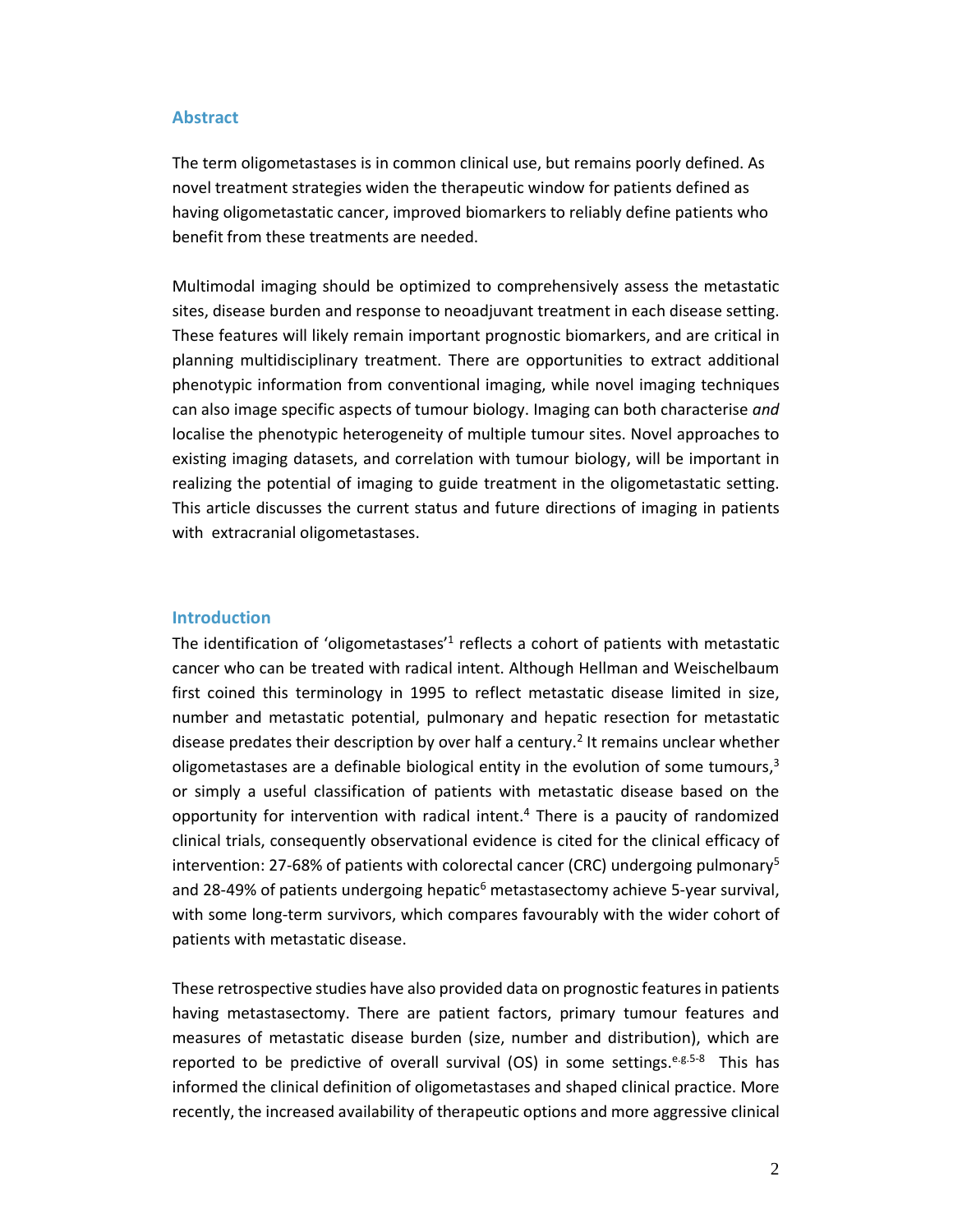practice in treating oligometastases mean that these conventional prognostic 'biomarkers' used to triage patients who might benefit from intervention, may be inappropriate to use in the changed clinical landscape.

The goal of imaging in patients with suspected oligometastatic cancer is, firstly, to provide a comprehensive account of all sites of disease, so local treatment can be planned and, secondly, to contribute to an overall assessment of likely subsequent disease behaviour, in combination with clinicopathological biomarkers, to justify a radical approach to metastatic disease. Conventional imaging, computed tomography (CT), multiparametric magnetic resonance imaging (MRI) and  $^{18}F$ -fluorodexoyglucosepositron emission tomography (FDG-PET), plays a central role in assessing the metastatic disease burden in patients with suspected oligometastatic cancer, in treatment planning, in determining disease response, and as a prognostic indicator. Novel imaging methodologies, which can non-invasively characterise the intra- and inter-lesional heterogeneity of all tumours within a patient at multiple time points over the course of treatment, $9$  may have further utility as prognostic and predictive biomarkers in this setting.

The aim of this article is to review current state-of-the-art imaging of extracranial oligometastases in patients with cancer. We discuss the clinical issues in assessing the disease burden and highlight the potential for developing imaging biomarkers for tumour characterisation and prognostication.

#### **The therapeutic opportunity**

There is growing academic interest in oligometastases (Figure 1), in parallel with an expansion in clinical intervention in this setting both in the UK and US: the hepatectomy rate in UK patients with colorectal liver metastases increased from 1.7% in 1998 to 3.8% in 2004, but with significant variation from region-to-region, $^{10}$  while US data shows increase in most common metastasectomy procedures across several cancer types.<sup>11</sup> While surgical metastasectomy remains the dominant treatment modality for patients considered oligometastatic, this has also coincided with greater acceptance and adoption of local ablative techniques. These techniques, particularly stereotactic radiotherapy (SBRT), $12$  allow multiple sites to be treated, and are typically less morbid than surgical metastasectomy. Oncologists are now offering locallydirected therapy in most common tumour types and at the majority of disease sites.<sup>13</sup> There are numerous ongoing trials evaluating SBRT and radiotherapy for treating oligometastases.<sup>14</sup>

As these modalities have gained wider acceptance in clinical practice, advances in surgical practice have broadened the criteria for resectability, $15$  and local ablative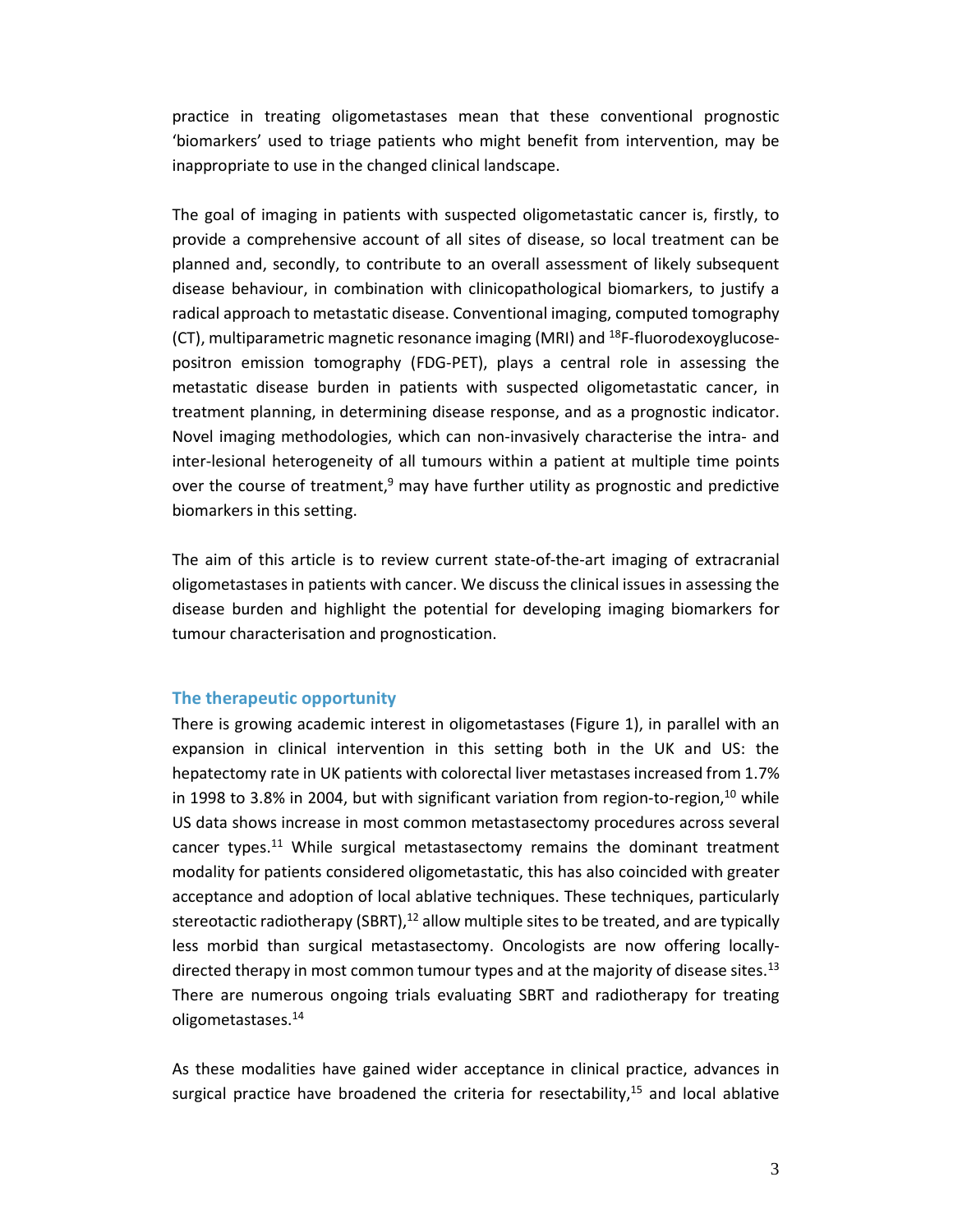techniques are now routinely considered as part of a multimodal treatment strategy, meaning more advanced disease can be treated. For patients with resectable metastases from CRC, more effective neoadjuvant chemotherapy has also improved the progression-free survival, $16$  while 'conversion' chemotherapy can render patients with initially unresectable disease operable.<sup>17</sup> It is also recognized that patients with multi-organ metastatic disease can achieve long-term survival if treated aggressively, $18$  providing clinical justification for combined treatment approaches. There has also been a fall in perioperative morbidity, $11$  which may lower the threshold for considering metastasectomy.

Although the "therapeutic opportunity"<sup>4</sup> presented by limited metastatic disease is growing, the oligometastatic state remains undefined for the majority of cancers and, even for established settings, clinical practice continues to evolve. Labelling patients as oligometastatic provides an opportunity for aggressive radical treatment but, without level 1 evidence evidence for efficacy, this, may expose patients to futile therapies with their associated costs, morbidity and mortality, without clinical benefit. Existing prognostic biomarkers derived from retrospective series predate modern therapeutic options, and appear not to appropriately stratify patients for treatment.<sup>19</sup> In the setting of widening clinical opportunities for intervention, robust and consistent work-up is crucial, and developing novel prognostic biomarkers a priority.

# **Assessment of disease burden in oligometastatic cancer**

Potentially oligometastatic parenchymal disease may be detected as part of initial staging; for example, 15-20% of patients with colorectal cancer have synchronous metastatic liver disease.<sup>20,21</sup> Metachronous oligometastases or oligorecurrence<sup>2</sup> may emerge during imaging surveillance or be detected following imaging performed in response to emerging clinical symptoms or rising serum biomarkers (e.g. carcinogen embryonic antigen, CEA). Oligoprogression<sup>2</sup> is the phenomenon of progression of a limited number of metastatic deposits, while other metastases are controlled by systemic therapy. These sub-classifications of oligometastatic disease have not been studied as different entities in the past and, from a practical perspective, the imaging considerations are similar.

One of the most critical functions of imaging a potentially oligometastatic patient considered for metastasis-directed therapy is verifying the true burden of metastatic disease. Contrast enhanced CT (ceCT), is generally used as the initial imaging modality for whole-body imaging, $^{22}$  due to its wide availability and relatively low cost. Following detection of metastatic disease, patients with suspected oligometastatic cancer may benefit from further tailored imaging to accurately define the metastatic burden. This facilitates careful planning of the therapeutic strategy.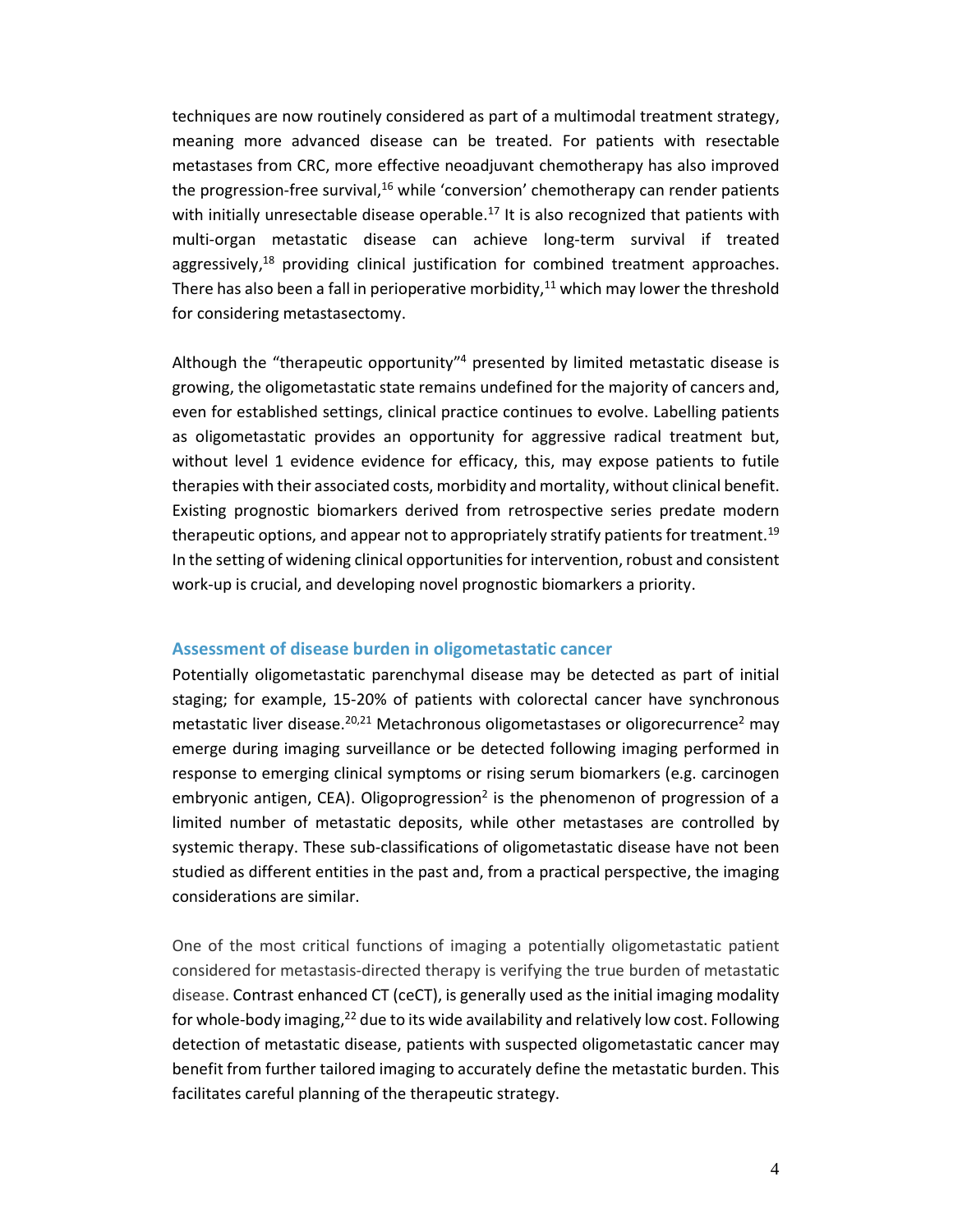# **Whole-body imaging investigations** *Modified-protocol CT and dual-energy CT*

Standard ceCT for staging or re-staging cancer includes thoracic imaging, and a portal venous phase CT of the abdomen and pelvis. For some cancers, the addition of an early phase acquisition to standard protocols can significantly improve detection of hypervascular metastases from primaries such as renal cell carcinoma (RCC) and neuroendocrine tumours (NET).<sup>23</sup>

Similarly, dual-energy CT (deCT) has the potential to improve image contrast for parenchymal metastases, particularly in the liver, pancreas and kidneys. Again, potential advantages may be observed for hypervascular lesions, or for hypovascular lesions in a background fatty liver.<sup>24</sup> Currently there is insufficient evidence for the advantage of deCT for lesion detection, but clinical evidence for efficacy is likely to emerge as more clinical systems offer this facility and comparative data are routinely acquired.

# *Whole-Body MRI*

Whole-body MRI (WB-MRI) is an emerging imaging technique that has been tested in several disease settings, including breast and colorectal cancer, with reported perpatient sensitivities of over 90%, comparing favourably with <sup>18</sup>F-FDG-PET/CT (FDG- $PET/CT$ ).<sup>25</sup> There are ongoing clinical trials assessing its diagnostic role and efficacy, typically compared against  $FDG-PET/CT<sup>1</sup>$ . The techniques are still evolving, and require optimization for each malignancy, taking into account likely metastatic sites, practicality and general applicability.

# *FDG-PET*

FDG-PET has been widely adopted in staging patients with oligometastases planned for metastasectomy, typically in combination with attenuation correction CT (FDG-PET/CT). It detects additional disease with a resultant change in management in nearly a quarter of patients in some populations.<sup>26</sup> This has clinical utility: for example, the use of FDG-PET/CT improves patient selection for hepatic metastasectomy, with improved survival compared to historical data in patients not investigated by FDG-PET or FDG-PET/CT(22),<sup>27</sup> and fewer futile laparotomies.<sup>28</sup> The Royal College of Radiologists recommends FDG-PET/CT for staging patients with metastatic disease from colorectal cancer, sarcoma and melanoma prior to radical therapy, $29$  and there is consensus that it is required for staging patients prior to SBRT. $<sup>13</sup>$ </sup>

 $1$  HTA - 10/68/01: Comprehensive staging of newly diagnosed lung and colorectal cancer: Prospective multicentre comparison of whole body Magnetic Resonance Imaging with standard diagnostic imaging pathways (http://www.nets.nihr.ac.uk/projects/hta/106801)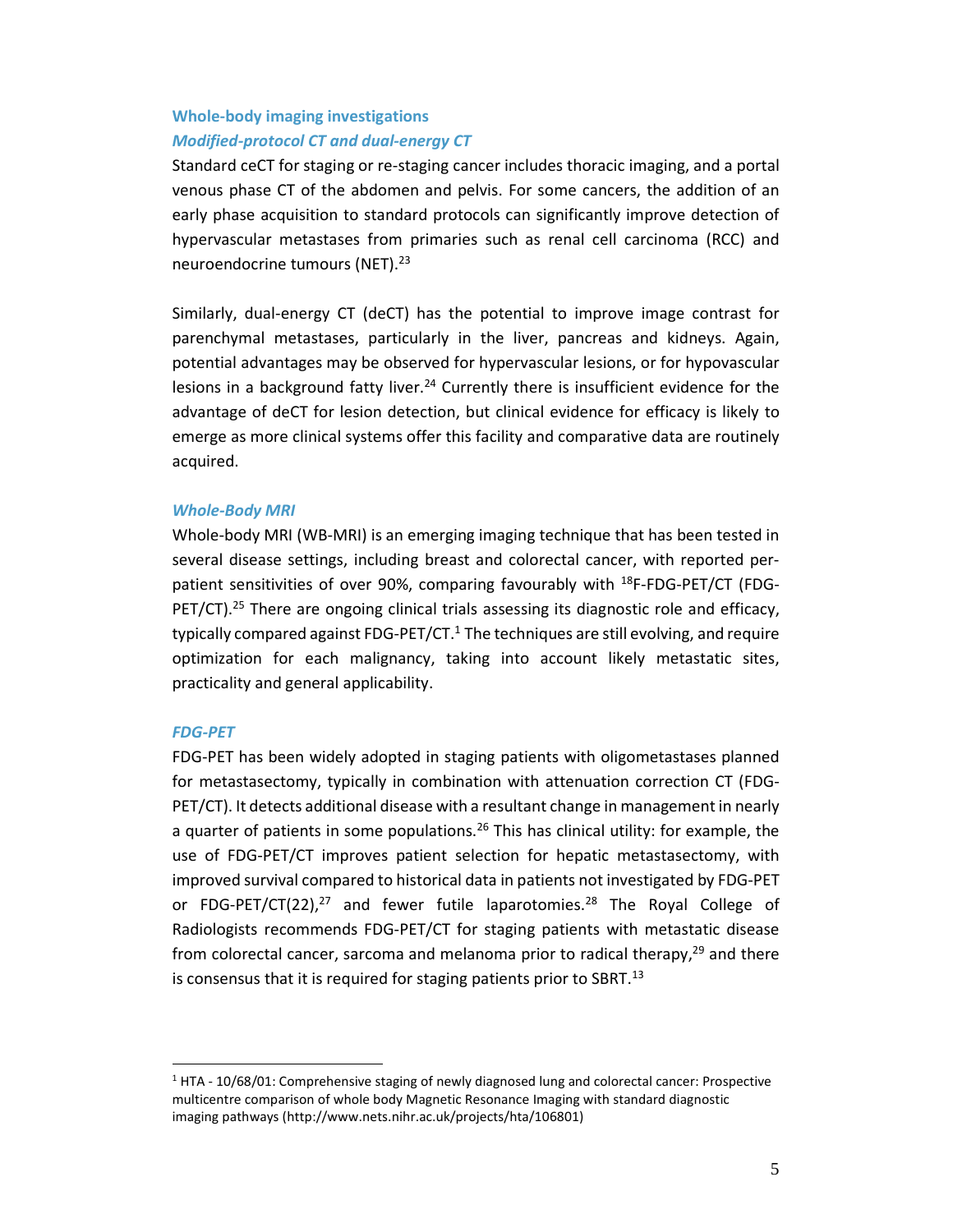For patients with hepatic metastases, for the most part, the benefit of FDG-PET/CT is detecting previously unreported extra-hepatic disease, rather than improved hepatic disease detection. In colorectal cancer, the per-patient sensitivity of FDG-PET/CT is at least as good as MRI, but the per-lesion sensitivity is inferior.<sup>26</sup> Disease detection in the liver is hampered by the high background hepatic signal, which may mask small volume disease, and the anatomical localisation is inferior to MRI. The use of novel reconstruction algorithms in PET/CT improves the signal-to-noise and signal-tobackground ratio, $30$  and may improve the detection of small volume hepatic metastatic disease with FDG-PET/CT.

Clinical systems that combine PET with MRI (PET/MRI) have been available since 2010, although uptake has been limited. For metastatic disease, studies have predominantly reported a similar overall diagnostic performance of FDG-PET/MRI to FDG-PET/CT, although there may be advantages for certain disease sites, such as bone metastases.<sup>31</sup> There may be workflow advantages for PET/MRI where both PET and MRI are required for clinical assessment of oligometastases, such as in patients with liver metastases, or to allow simultaneous multiparametric phenotypic assessment.

#### *Disease specific imaging*

More recently, tracers other than FDG have been shown to improve disease detection in the context of potential oligometastatic disease in specific diseases. For instance, sodium fluoride is significantly more sensitive in the detection of bone metastases in breast<sup>32</sup> and prostate<sup>33</sup> cancer than conventional technetium bone scanning. Fluoroethyl choline and fluoromethyl choline have also been shown to be superior in the detection of prostate cancer metastases in comparison to FDG-PET/CT, and are now used routinely for the detection of radically treatable local or oligometastatic relapse in patients with biochemical relapse. $34$  Other tracers, such as the synthetic amino acid tracer anti1- amino-3-<sup>18</sup>F-fluorocyclobutane-1-carboxylic acid (FACBC), may further improve sensitivity for locally treatable oligometastatic prostate cancer relapse, and are under ongoing investigation.<sup>35</sup>

## **Liver-specific imaging**

The liver is a common site of parenchymal metastases from solid organ tumours, and the prevalent site for gastrointestinal malignancies; as many as 50% of patients with colorectal cancer develop liver metastases during the course of their disease.<sup>20,21</sup> Patients with limited metastatic liver disease may be considered for locally-directed intervention with radical intent. In these patients, accurate identification of each site of liver involvement is critical, particularly in relation to the surgical anatomy, to allow treatment planning and patient counseling.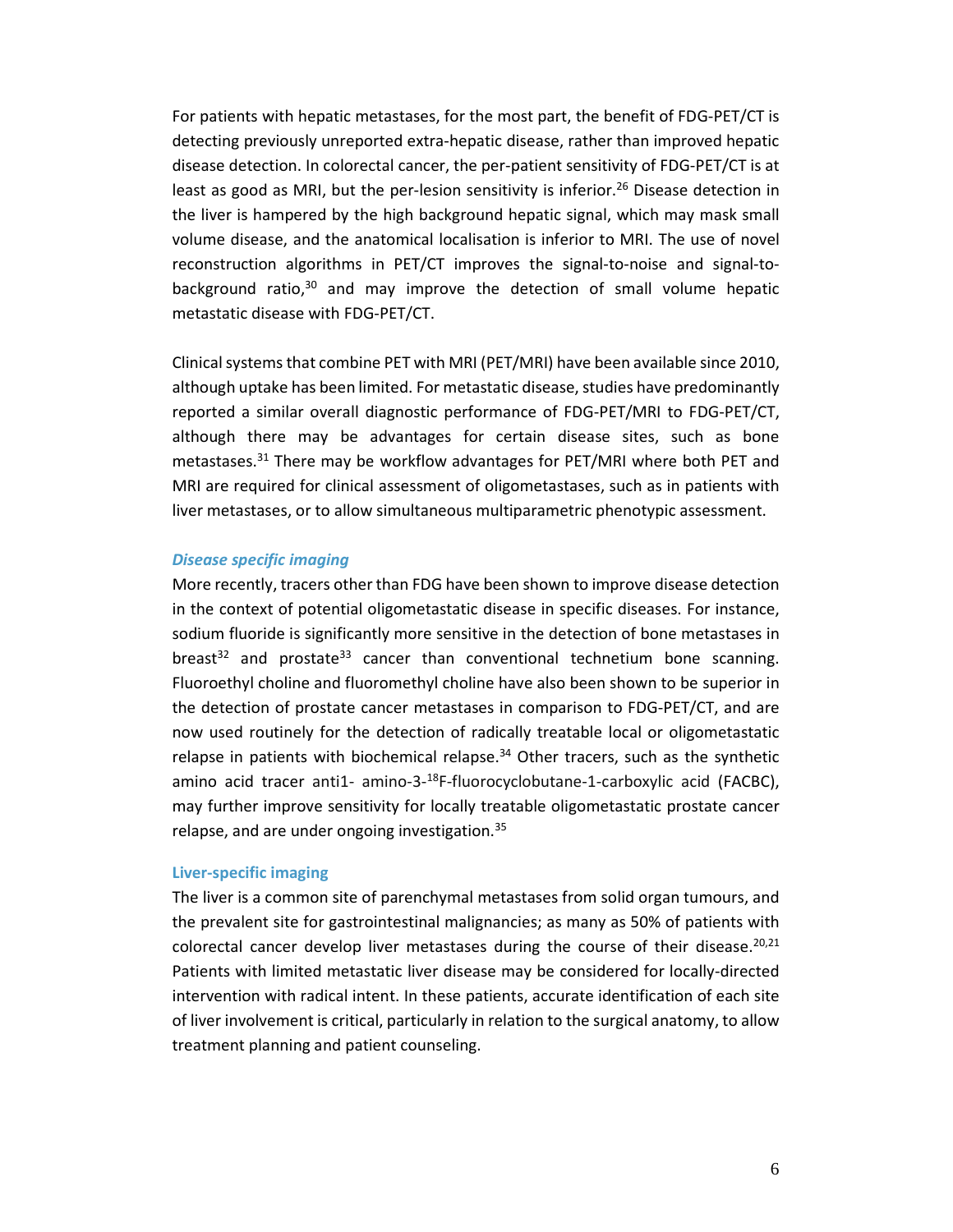The sensitivity of ceCT for colorectal metastatic disease in the liver is approximately 85% on a per-patient basis, falling to 74% on a per-lesion basis.<sup>36</sup> This is inadequate in the radical setting and therefore liver-specific imaging is normally considered. Conventional ultrasound has a modest sensitivity for hepatic metastases, $37$  and is therefore not advocated as an adjunct to CT staging. Although contrast-enhanced ultrasound of the liver is recommended in some settings, there are no significant gains in per-patient or per-lesion sensitivity over  $ceCT$ ,  $38,39$  and therefore it is not routine in this setting. Multiparametric magnetic resonance imaging (MRI), incorporating multiphase gadolinium-enhanced and diffusion weighted sequences, has a per-lesion sensitivity of over 80%,  $36,38$  with further gains reported through the use of liver-specific contrast agents, particularly for small lesions.<sup>37,40</sup> Multiparametric MRI has become the modality of choice for liver-specific imaging in patients with metastatic disease and should be considered mandatory for all patients where liver-directed intervention for metastatic disease is considered.

#### **Improved diagnostic imaging and patient selection**

Advances in imaging technique have produced improvements in the sensitivity of diagnostic tests. As a result, we can now detect disease that would have previously remained occult. Indeed, given the incidence of relapse in the first 3 months after hepatic resection, $41$  there is likely to be further clinically-relevant occult metastatic disease. It is uncertain if this additional disease confers a negative impact on survival; residual small volume disease may be controlled by effective systemic chemotherapy or host immunity. However, using FDG-PET to detect occult disease has improved outcomes compared with historical cohorts in patients with colorectal cancer, suggesting PET-detected disease is prognostically relevant.<sup>28</sup> More sensitive staging may prevent futile intervention.

Conversely, we should not to be overzealous in applying imaging biomarkers that were developed in historical cohorts using less advanced imaging techniques, to patients staged using modern imaging strategies. More sensitive imaging strategies risk patients being incorrectly classified as ineligible for potentially curative treatment if this is based on historic precedents, as smaller volume disease will now be detected. Although, for example, four or more liver metastases was historically viewed as a relative contraindication to surgery, there are modern cohorts with acceptable survival despite more than three metastases, $42$  likely due to more sensitive imaging and improved chemotherapy. Finally, we should recognize that adhering to established selection criteria, while adopting more sensitive imaging strategies, would create a stage migration bias<sup>43</sup> in more recent or future oligometastatic cohorts, if higher risk oligometastatic patients are re-classified as polymetastatic.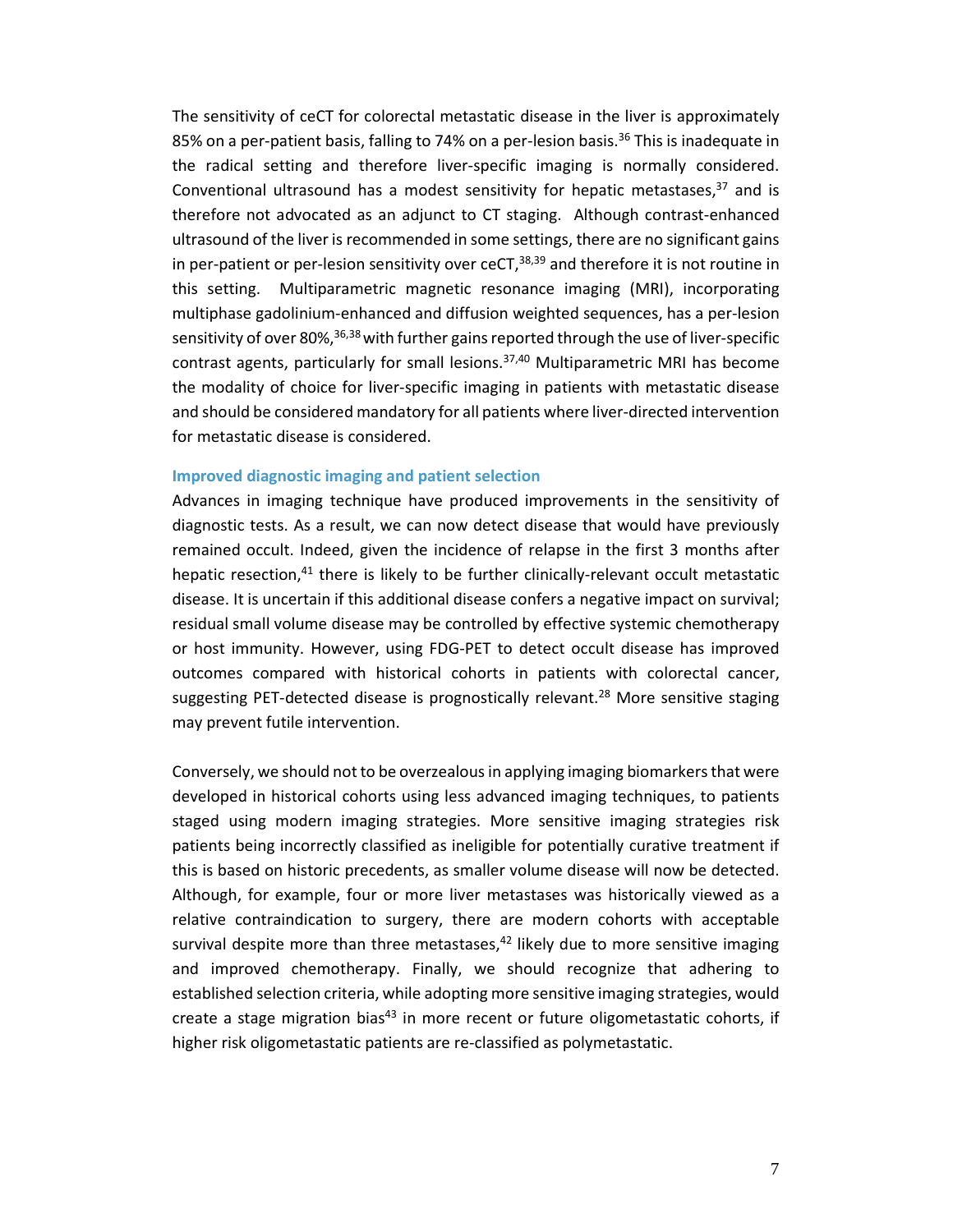#### **Imaging as a biomarker of oligometastatic cancer**

A biomarker is a "characteristic that is objectively measured and evaluated as an indicator of normal biological processes, pathogenic processes, or pharmacologic responses to a therapeutic intervention".<sup>44</sup> In the era of precision cancer therapy, prognostic biomarkers can help select patients who benefit from radical treatment. The outcomes for patients undergoing radical treatment for oligometastases, even in established settings where there is a wealth of retrospective data, are highly variable, suggesting a failure of prognostic biomarkers to adequately guide treatment.  $41,45$ 

Imaging biomarkers are already widely used in cancer. The TNM staging system and response to treatment are both prognostic biomarkers across a broad range of cancers. Imaging can assess spatially disparate tumours at multiple time points and may, therefore, have particular utility as a biomarker in the metastatic setting, where tumour-derived biomarkers (biopsy or serum) may be unable to assess multisite disease, or fail to preserve spatial information. Inter- and intra-lesional heterogeneity, an important feature of tumour development, $46$  can only be assessed by techniques that can preserve this information. Alternative biomarkers in development, particularly circulating biomarkers, will allow temporal changes to be assessed, but determining their site of origin is challenging, and may not be possible where there are multiple heterogeneous metastatic sites within the same organ. $47$  There may be a future synergy between novel imaging and circulating biomarkers.<sup>9</sup>

#### **Conventional imaging biomarkers in oligometastatic cancer**

Imaging plays a pivotal role in describing the total metastatic disease burden in patients with oligometastatic disease. As discussed above, the staging strategy should be tailored to the primary tumour and metastatic site(s). A higher preoperative disease burden is associated with worse outcome: the number, size and distribution of metastases have been found to be prognostically relevant when considering, for instance, patients with colorectal cancer undergoing lung or liver metastasectomy (Table 1).<sup>5,6,45</sup> For other local ablative treatments, there is now emerging evidence that similar markers of disease burden are prognostically relevant.7,8 Treatment decisions are informed by these criteria; patients with poor prognostic factors may receive neoadjuvant chemotherapy prior to resection, or may be considered unsuitable for radical treatment.

*Table 1*: Occurrence of prognostic imaging biomarkers for resected colorectal liver metastases (adapted from the review by Spelt and colleagues,  $2012$ <sup>6</sup>

Legend: n = number of patients in analysis; number = number of liver metastases; bilobar = metastases in both the left and right lobe of the liver; size = size of the largest metastasis; EHD = extrahepatic disease; + = factor identified as predictive; - = factor identified as not predictive; blank field = factor not analysed.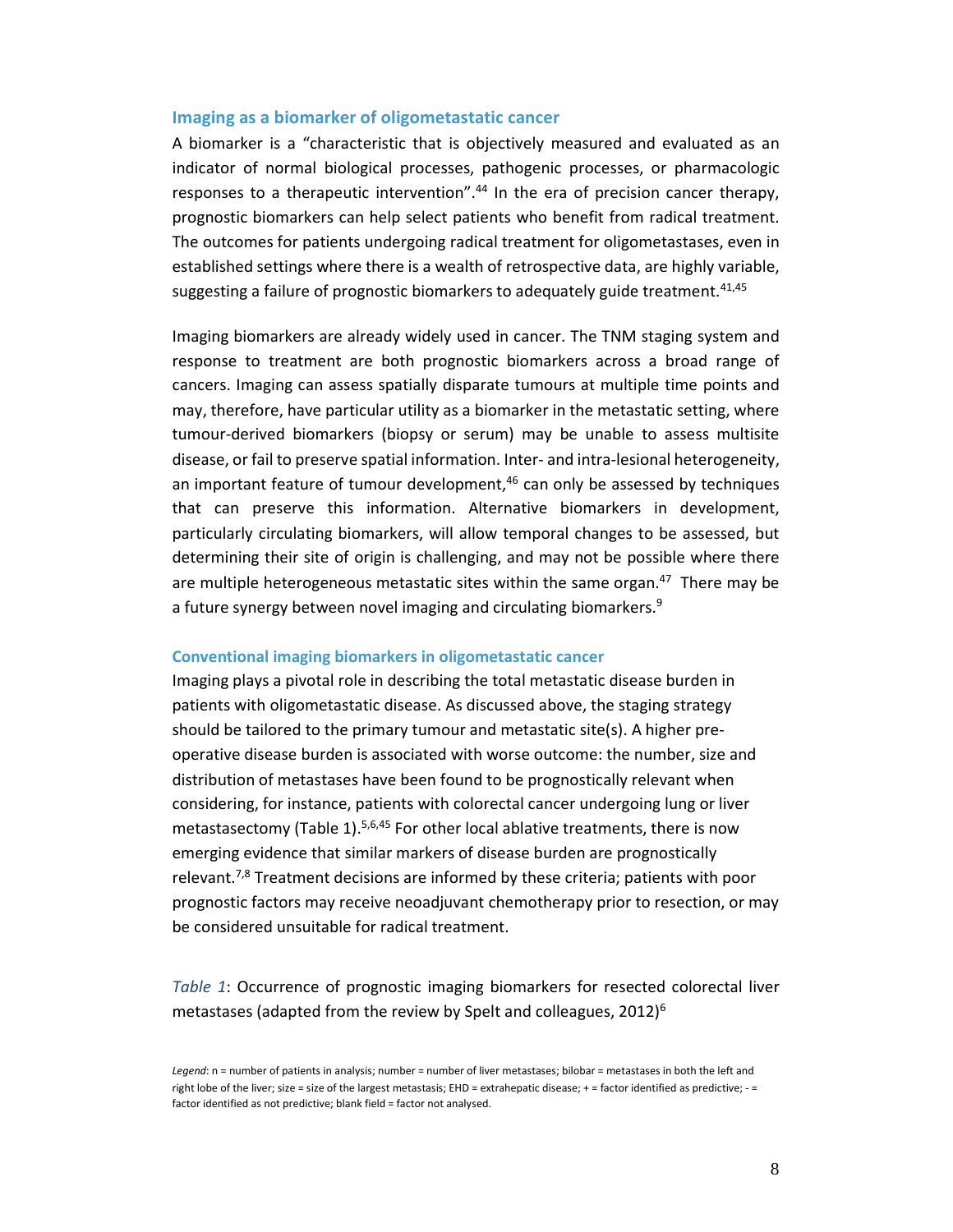| <b>Study Author</b>     | Nordlinger               | Rees | Fong | Malik                    | Zakaria | Yamaguchi | Minagawa                 | Iwatsuki | Tan  | Schindl | Konopke | Tanaka | Lise | Ueno                     | Nagashima                |
|-------------------------|--------------------------|------|------|--------------------------|---------|-----------|--------------------------|----------|------|---------|---------|--------|------|--------------------------|--------------------------|
| $\mathsf{n}$            | 1568                     | 1005 | 1001 | 687                      | 662     | 380       | 369                      | 305      | 285  | 269     | 201     | 149    | 135  | 85                       | 81                       |
| <b>Publication Year</b> | 1996                     | 2008 | 1999 | 2007                     | 2007    | 2008      | 2007                     | 1999     | 2008 | 2005    | 2009    | 2004   | 2001 | 2000                     | 2006                     |
| <b>Number</b>           | ∸                        |      |      |                          |         |           |                          |          |      |         |         |        |      |                          |                          |
| <b>Size</b>             |                          |      |      | $\sim$                   |         |           |                          |          | . .  |         |         |        |      |                          |                          |
| <b>Bilobar</b>          | $\overline{\phantom{a}}$ |      |      | $\overline{\phantom{a}}$ |         | $\sim$    | $\overline{\phantom{a}}$ |          | . .  | . .     | $\,$    |        |      | $\overline{\phantom{a}}$ | $\overline{\phantom{a}}$ |
| <b>EHD</b>              |                          |      |      |                          |         |           |                          |          |      |         |         |        |      |                          |                          |

However, prognostic scores based on disease burden biomarkers were not developed in the setting of consistent, modern imaging. More comprehensive imaging strategies will detect additional disease that would have remained occult in the series on which prognostic scores were based. The prognostic scoring systems also predate effective neoadjuvant chemotherapy. Both radiological and pathological response to chemotherapy are indicators of good prognosis, $48$  whereas progression through treatment is associated with a poor prognosis.<sup>49</sup> The majority of clinical scoring systems were derived using patients staged with historical imaging strategies without incorporating treatment response in the analysis. This perhaps explains why these tools are relatively poor discriminators, $19$  as illustrated in Figure 2. Here, two patients with similar conventional risk profiles have discrepant clinical outcomes after metastasectomy.

#### **Beyond size and number: novel imaging biomarkers**

There is scope for imaging to further characterise tumour phenotypes. Even using conventional CT and MRI, phenotypic variation is observed, both of tumour morphology<sup>50</sup> and in response to chemotherapy<sup>51</sup>, while novel imaging techniques can quantify aspects of tumour morphology and physiology that reflect differences in tumour biology.

# *Tumour response to neoadjuvant chemotherapy*

Neoadjuvant chemotherapy may be the first treatment received by patients with oligometastatic disease and, as with treatment of the primary malignancy, pathological tumour response to chemotherapy is associated with improved prognosis.<sup>52</sup> Usually, radiological response, is determined by an objective solid tumour evaluation criteria such as Response Evaluation Criteria in Solid Tumours criteria (RECIST),<sup>53</sup> based on CT or MRI.

At this time, the optimal methodology for using treatment response as a prognostic biomarker for patients with oligometastases has not been established, and response as a prognostic biomarker has not been incorporated into the clinical risk models (see Table 1). Notwithstanding this fact, progressive disease through chemotherapy is a poor prognostic marker and failure to achieve disease control with chemotherapy is usually considered a contraindication to a radical treatment strategy.<sup>49</sup>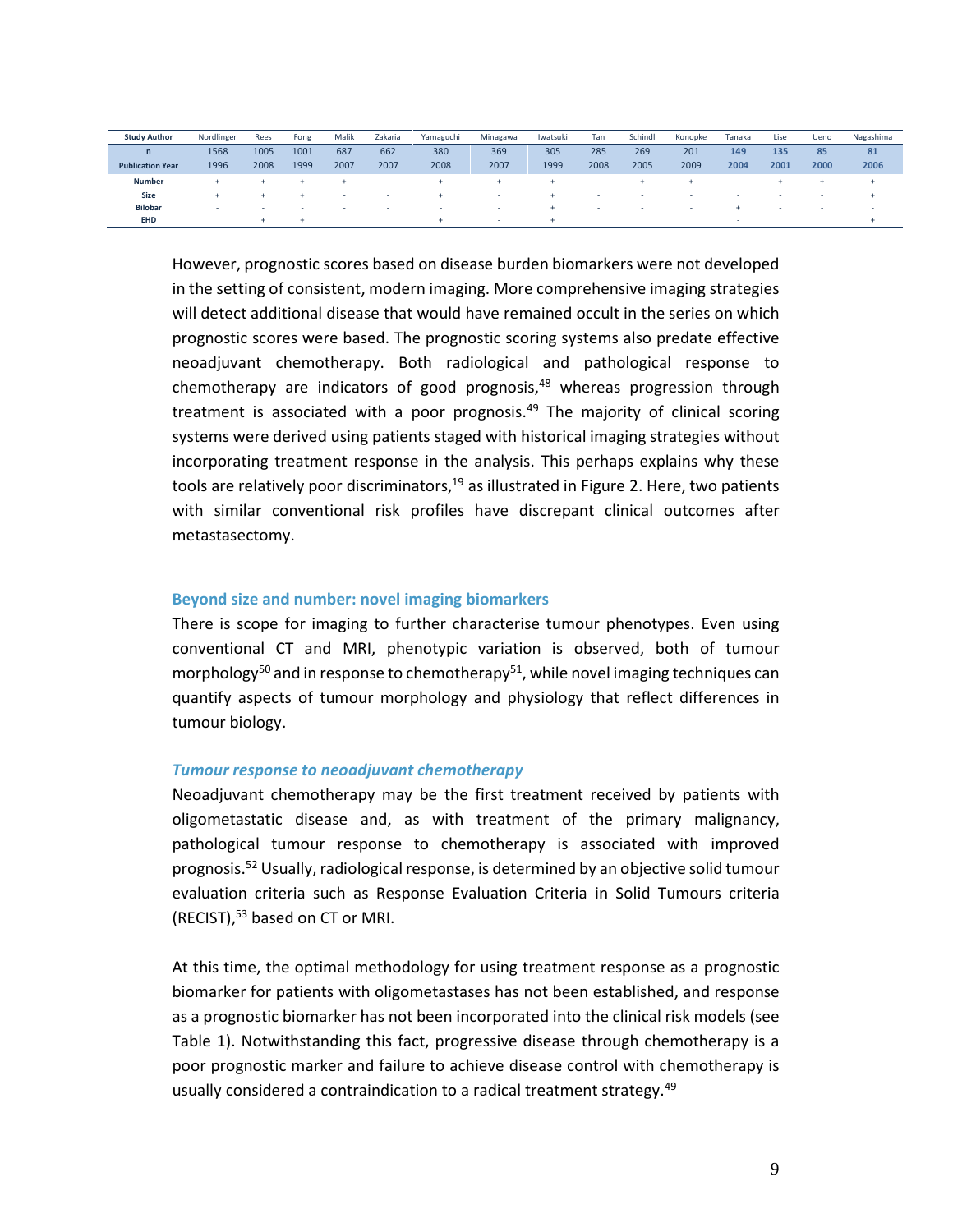### *Morphological features*

The macroscopic histopathological structure of tumours gives rise to the imaging phenotype of conventional imaging, which can be an important indicator of tumour behaviour. Where a robust association between imaging and histopathological features is demonstrated, imaging can be used as an *in vivo*, non-invasive surrogate of tumour biology. This strategy has been used successfully in cancer imaging for validating T- and N-staging in many primary tumour types, and, more recently, for the development and subsequent validation of the MRI feature of extramural vascular invasion (EMVI) in rectal cancer.<sup>54</sup> This was already a recognised histopathological indicator of poor prognosis, and the MRI feature has subsequently been validated as a prognostic biomarker in the clinic.<sup>55</sup>

The same strategy can be applied to oligometastases. Several histopathological features of liver metastases are prognostically relevant, including vascular invasion, presence of a fibrous capsule, tumour regression grade, and the thickness and nature of the tumour-liver interface.<sup>56</sup> The tumour-liver interface, which to some extent reflects tumour angiogenesis,<sup>57</sup> may also have therapeutic implications.<sup>58</sup> For lung metastases, the patterns of intrathoracic spread influence outcome.<sup>59</sup> Imaging has the potential to assess these histopathological features *in vivo*, and to assess lesion-tolesion heterogeneity.

Observed semantic morphological imaging features, like EMVI, can be assessed subjectively, to produce useful categorical classifications. Although subjective assessment can introduce inter- and intraobserver variation, careful validation can ensure reproducibility, and these semantic features are more readily applicable than quantitative imaging biomarkers across imaging platforms. However, textural analyses, normally based on CT or MRI, can mathematically describe a much greater number of quantitative image properties that underlie visual features.<sup>60</sup> These are attractive as they can be applied to large datasets and, once the methodology established, do not suffer from interobserver variation. Attempts have been made to prognosticate for patients with colorectal cancer based on texture profile of the primary tumour<sup>61</sup> and background liver parenchyma.<sup>62</sup>

#### *Functional tumour imaging*

There is a recognised framework<sup>63</sup> for understanding the abnormal biological adaptations that characterise tumours. In the same way that this informs novel therapeutic strategies, it can also provide a framework for novel imaging modalities that may have prognostic and therapeutic implications. Although, in the research setting, imaging techniques, particularly molecular imaging, have been used to assess a wide range of tumour biological processes, there are a small number of functional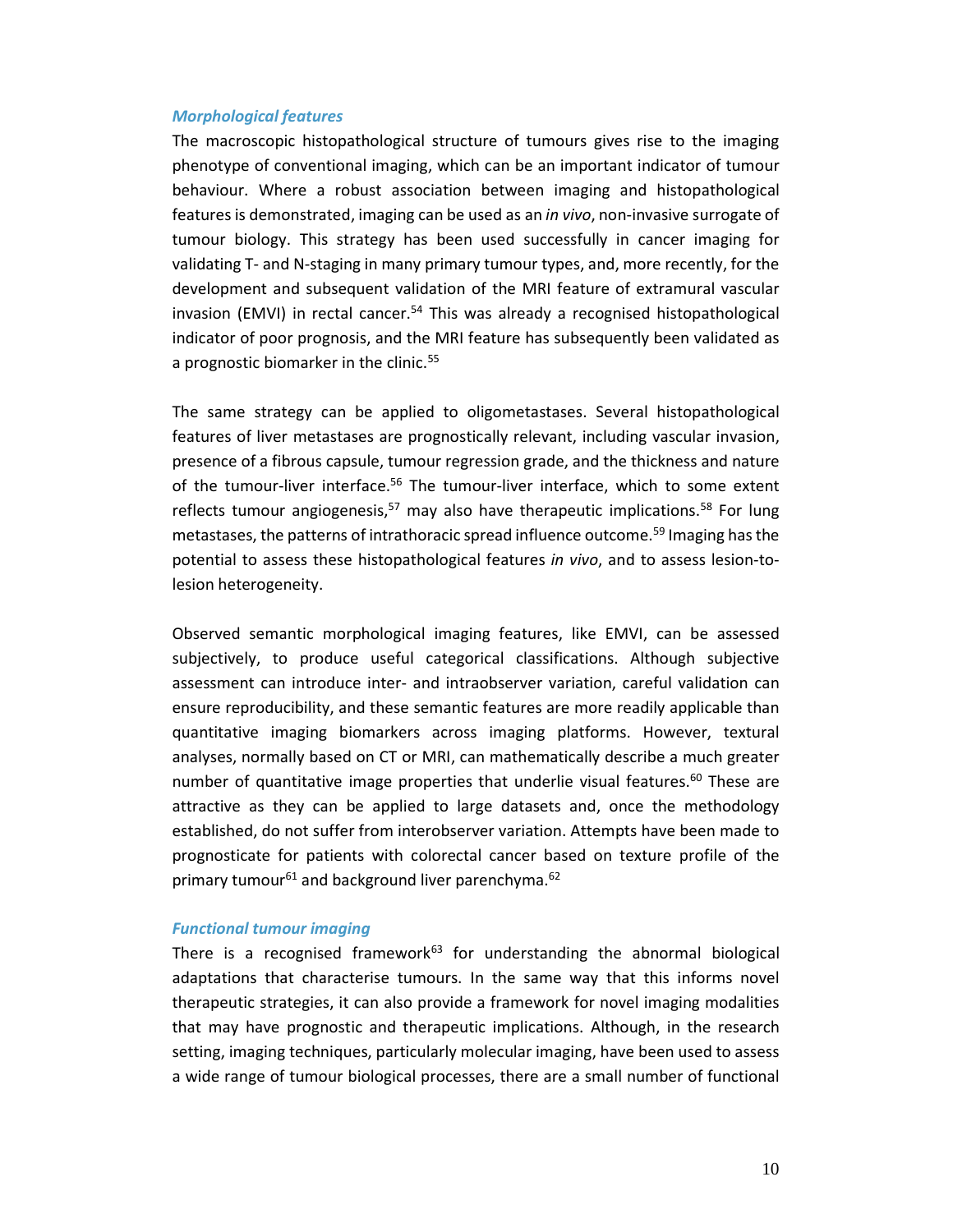imaging techniques which have been investigated in cancer patients and could be readily incorporated in clinical practice.

#### Vascular imaging

Induction of angiogenesis is an important feature of metastases. Markers of tumour angiogenesis, such as microvessel density (MVD) and vascular endothelial growth factor (VEGF) expression are associated with poor outcomes, for example in NSCLC<sup>64</sup> and colorectal cancer.<sup>65</sup> Perfusion imaging techniques, including dynamic contrastenhanced MRI (dceMRI) and perfusion CT, use multi-phase image acquisitions following injection of intravenous contrast agents to measure contrast delivery and uptake into tumours. Modeling derived image data produces several metrics, which relate to tumour vascularity and perfusion, $66$  although there is heterogeneity of technique and several potential sources of error, particularly for dceMRI.<sup>67</sup> Attempts to correlate these dynamic imaging data with static histological markers of angiogenesis, such as a MVD, have produced mixed results, $67$  although response evaluation has been more promising, with several studies reporting correlation of these biomarkers with response to radiotherapy, $68$  chemotherapy and antiangiogenic therapy.<sup>69,70</sup> As yet, despite their potential, these techniques are not used for clinical decision-making in the oligometastatic setting.

#### Metabolic imaging

Deranged glucose metabolism is recognized as a key adaptation of tumour cells.<sup>71</sup> The glucose analogue FDG is widely used in PET-imaging for detecting metastatic disease, and FDG-PET/CT is routinely acquired in some patients with suspected oligometastatic cancer. The standardized uptake value (SUV), a semi-quantitative indicator of metabolic activity, is produced for each voxel, and metrics of tumour metabolic activity and total metabolic tumour burden, the metabolic tumour volume (MTV) and tumour glycolytic volume (TGV), are derived. High metabolic activity and burden has been found to be a poor prognostic marker in several settings, for example in patients with colorectal liver metastases undergoing resection, high SUV and TGV are poor prognostic markers, outperforming multifactor clinical risk scores (Table 1).<sup>72,73</sup> In patients with liver metastases treated with chemotherapy, reduction in FDG-uptake indicates improved prognosis.<sup>74</sup> As yet there is no threshold to allow decision-making based on these data, but novel methods for analyzing PET data may further improve prognostication using this functional imaging tool.<sup>75</sup>

# *Assessing tumour heterogeneity*

Intra- and intertumoral heterogeneity occurs as a result of tumour evolution and clonal expansion.<sup>46</sup> Metastases comprise distinct subclonal populations<sup>76</sup> and greater clonal heterogeneity may be an important determinant of metastatic behavior. Genomic heterogeneity represents a major clinical challenge, both for assessing the diversity of subclonal populations, and for planning effective targeted treatment and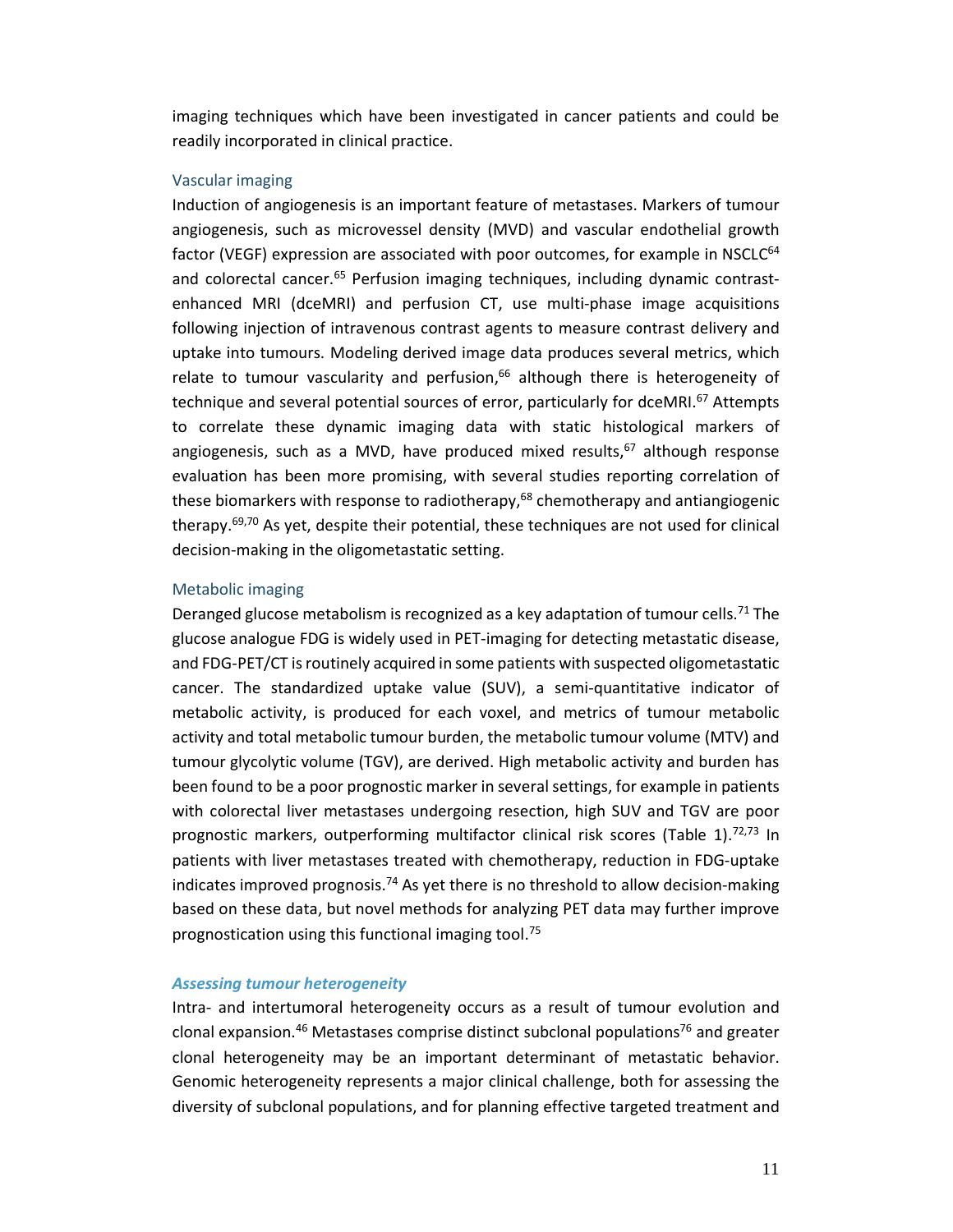limiting the evolution of resistant clones.<sup>77</sup> For examples, a patient may have two metastases that are biologically distinct, with resultant differences in their response to treatment and subsequent disease behaviour. Assessment of imaging phenotypes by functional or morphological imaging may provide an assessment of this underlying genetic heterogeneity. Furthermore, tumour evolution, under the selective pressure of chemotherapy, produces variable inter- and intratumoral responses. By preserving spatial information, intra- and interlesional variation can be identified. This information could, for example, be used to guide targeted therapy of more aggressive metastases (oligoprogression), or those less likely to respond to systemic therapy. In contrast, invasive biopsies are neither practical nor readily repeatable, for assessing an evolving, multisite disease.

The degree to which intratumoral heterogeneity can be described by imaging will be limited by spatial resolution. Currently, the spatial resolution of clinical CT is as low as 0.5mm, body MRI can achieve in-plane spatial resolution in the region of 1mm, and PET studies produce volumetric data with a resolution of approximately 4mm. This precludes assessment of microscopic tumour features. Image data is a composite of the different tissue types or tracer uptake within each image voxel so it will fail to fully describe features below the image resolution, producing information loss.<sup>78</sup> Small lesions in particular, with fewer voxels in the image produced, and greater proportional partial voluming effects at the boundaries with normal tissues, will be more challenging to assess, although improvements in *in vivo* imaging technology may help to address some of these shortcomings.

#### *Novel approaches for the development and validation of imaging biomarkers*

Developing imaging biomarkers for the oligometastatic setting is challenging. Oligometastases may require biomarkers specific to each organ and primary tumour.<sup>79</sup> Differences in the imaging phenotype will occur due to the anatomical location and primary tumour biology, potentially introducing significant variation. As a result, it may prove difficult to validate imaging biomarkers for less common clinical scenarios. Existing biomarkers for oligometastatic cancer have predominantly been derived and confirmed in patient cohorts for higher volume and more established interventions.

Compared with blood or tissue-based biomarkers, imaging biomarker studies have often lacked sufficient sample size for validation, particularly for multivariate analysis alongside established clinical biomarkers. Technological advances and differences in equipment and protocols create inconsistencies in imaging within and between institutions, which are then less readily combined as single datasets. Novel imaging, especially molecular imaging, may be expensive or limited, reducing the potential size of datasets.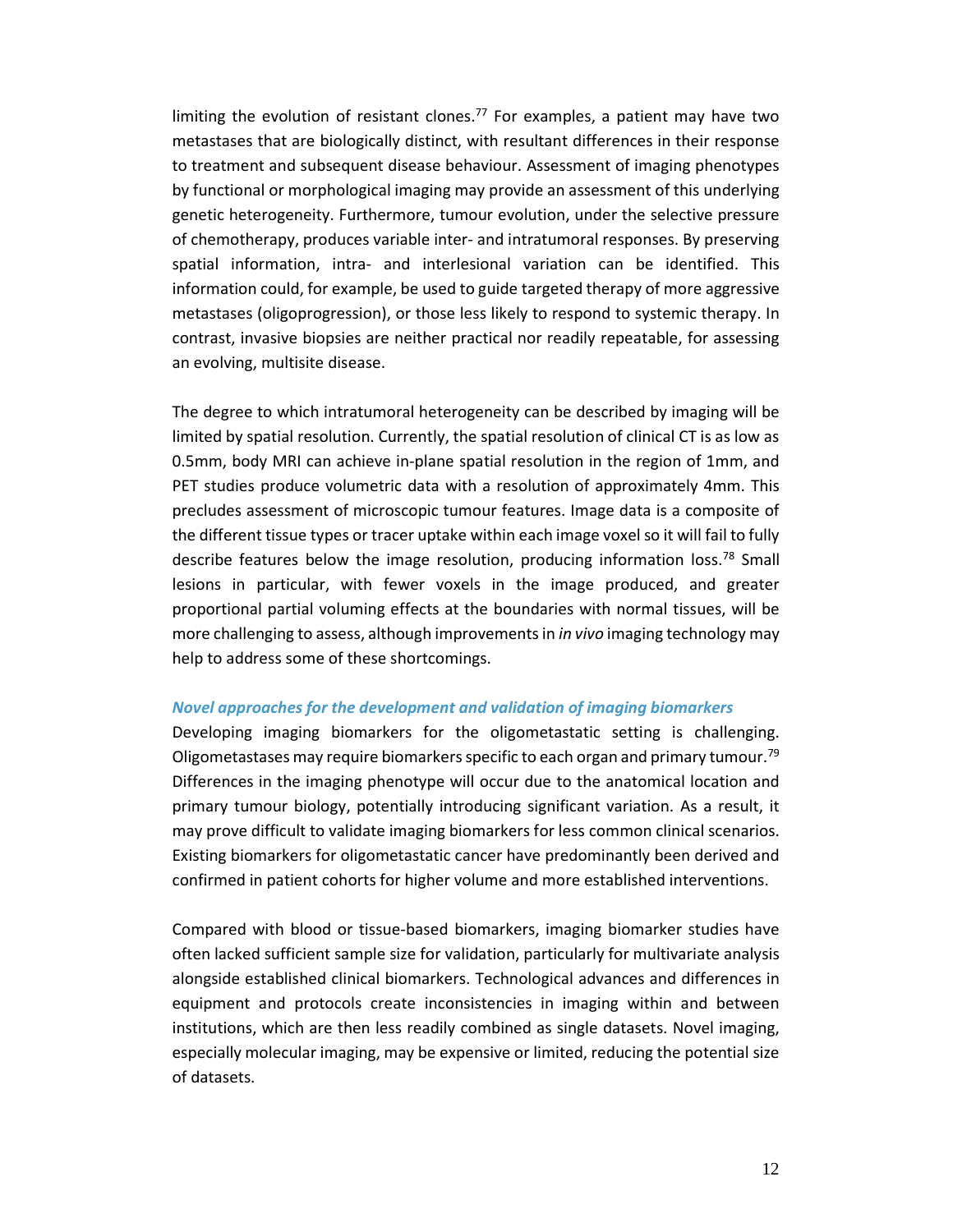There are several emerging strategies to address these issues. One is to use semantic features based on conventional imaging, which are less influenced by variable imaging technique, and this has met with some success. However, there are limitations to the data that can be reliably extracted by visual interpretation. With the computing power now available, it is possible to derive numerous quantitative image features, creating mineable, multiparametric data; this is the evolving field of radiomics.<sup>80</sup> These featuresets offer the promise of more consistent analysis, which can be more readily incorporated into clinical and trial workflows, and applied to large retro- and prospective populations for clinical validation. Radiomic data then can also be linked to known histopathological or genomic biomarkers, termed radiogenomics.<sup>81</sup> Already, genomic signatures of oligometastatic patients are being described in small cohorts $82 85$  The development and validation of prognostic tools based on high-dimensional imaging data linked to clinical and genomic metadata, is promising, and there are ongoing efforts to collate imaging biobanks to provide sufficient substrate for validation. Finally, artificial Intelligence (AI) is the rapidly developing field of computer self-learning, and holds great promise for tumour characterization. It requires large validated datasets, as well as further research into its role in cancer imaging, but, in the future, is likely to help characterise oligometastases more consistently than human observers.

#### **Future Directions**

The term oligometastases is now in common clinical use, but remains poorly defined. Novel treatment strategies are widening the therapeutic window for patients defined as having oligometastatic cancer. Old paradigms for selection for metastasectomy<sup>42</sup> are being abandoned as evidence emerges for some, albeit diminishing, benefit in these higher risk groups.<sup>17</sup> As the opportunity to treat metastatic cancer aggressively continues to grow, improved biomarkers to reliably define patients who benefit from these treatments are urgently needed. In the era of precision medicine, these biomarkers may inform future randomised trials.

Imaging already plays an important role in assessing metastatic sites, disease burden and response to treatment. Multimodal imaging should be optimized to provide a comprehensive assessment for each disease setting; it is critical in planning comprehensive multidisciplinary treatment. Conventional imaging biomarkers, in combination with existing clinical, pathological and molecular biomarkers, assist in patient selection for locally directed therapy in the oligometastatic setting. These features will likely remain important prognostic biomarkers, but there are opportunities to extract additional phenotypic information from conventional imaging, which can have prognostic value, while novel imaging techniques can also image specific aspects of tumour biology. It is likely that improved prognostic models will continue to integrate imaging tools with clinical and molecular biomarkers.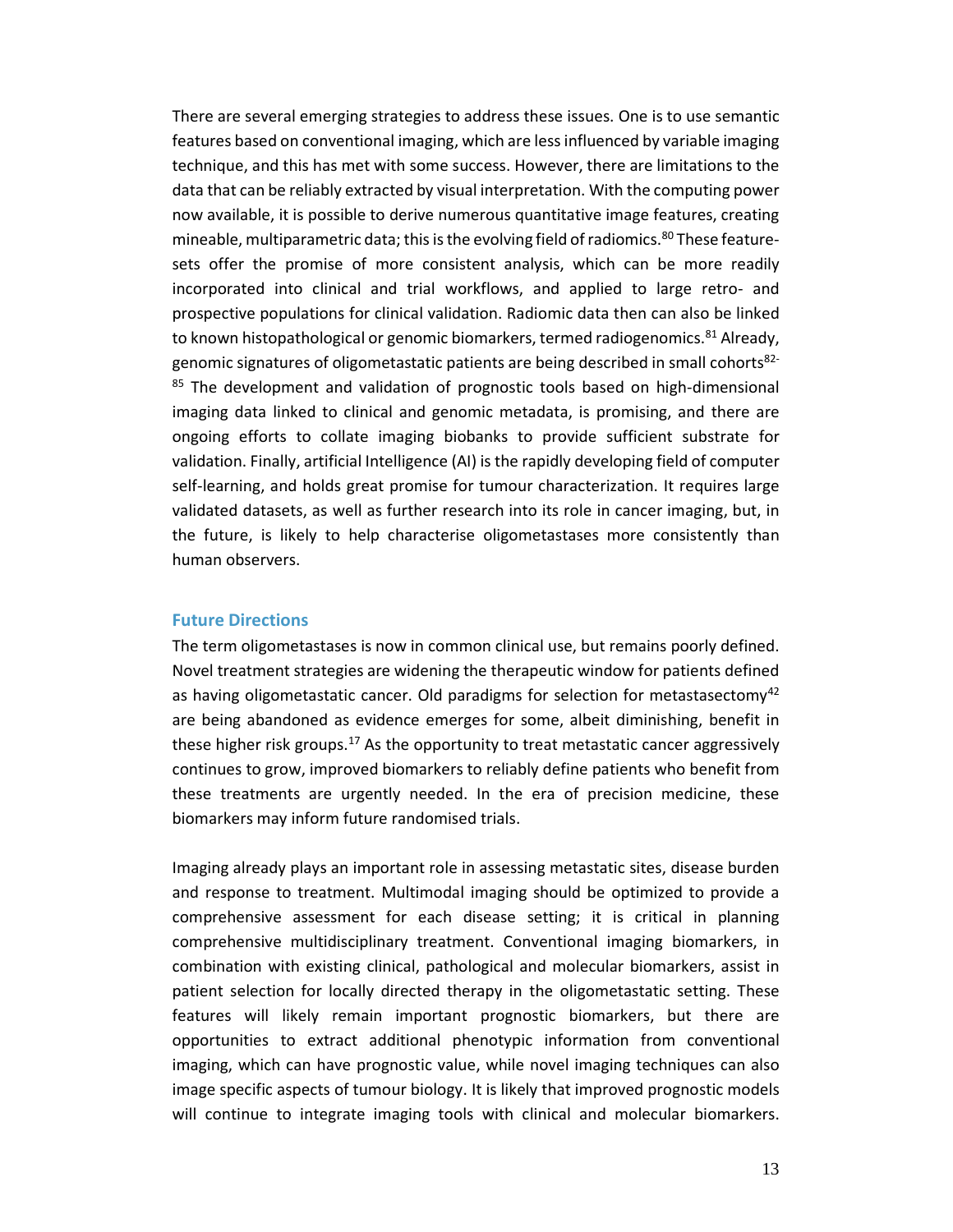However, the capacity for imaging to both characterise *and* localise the phenotypic heterogeneity of multiple tumour sites sets it apart from blood or tissue-based biomarkers, and makes it particularly relevant to the metastatic setting. Novel approaches to existing imaging datasets, and robust biological and clinical validation, will be important in realizing the potential of imaging to guide treatment in the oligometastatic setting.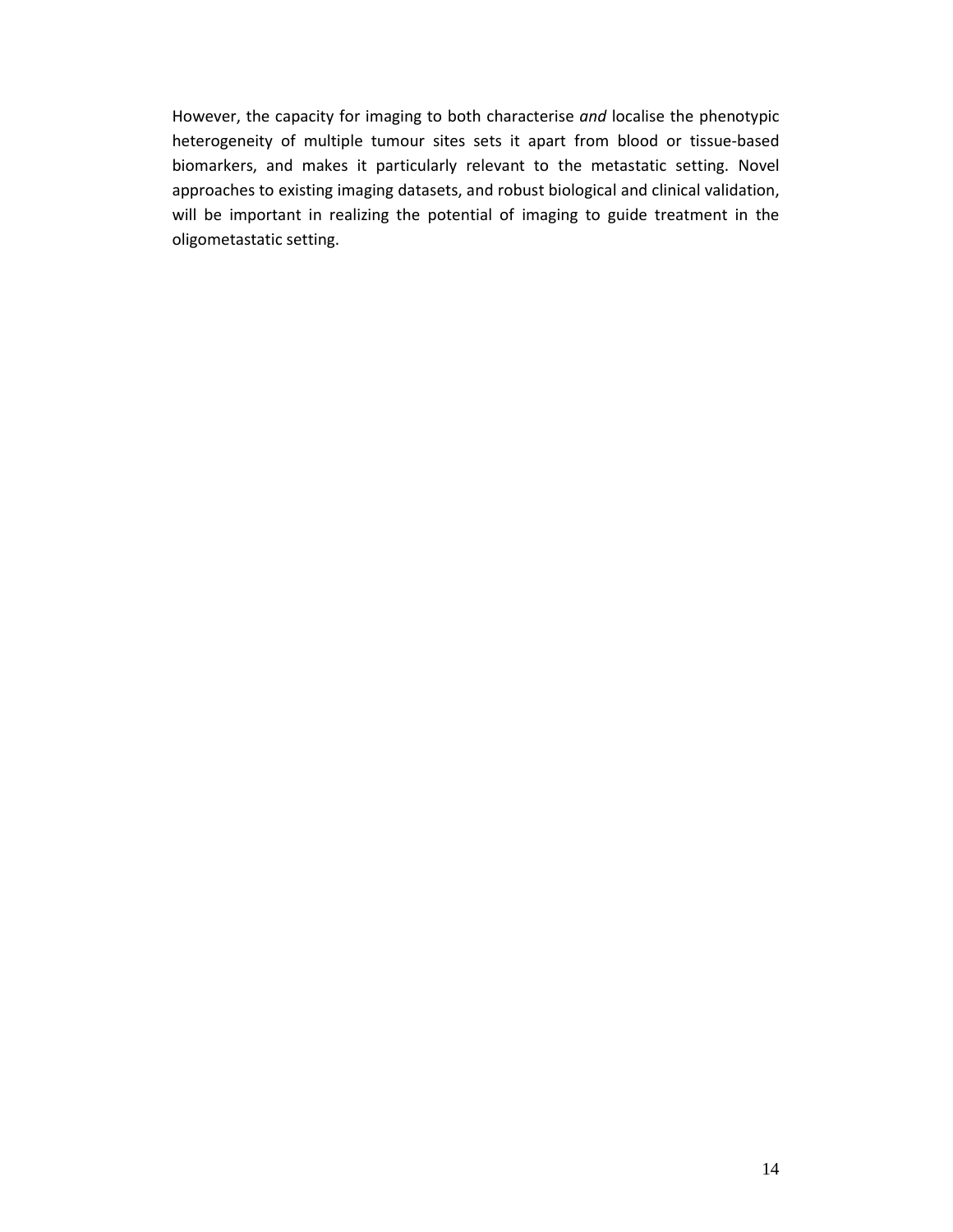Key messages

- Oligometastatic cancer is a poorly defined clinical entity, encompassing a broad range of potential sites and primary tumours.
- Identifying oligometastatic cancer may determine whether a patient is considered for locally-directed treatment with radical intent.
- Imaging plays a key role in assessing the extent and site(s) of disease in patients with suspected oligometastatic cancer, which should be optimized according to the primary tumour, site of disease and proposed intervention.
- Imaging biomarkers are already incorporated into prognostic models for defining patients who benefit from radical treatment.
- Novel imaging biomarkers have the potential to assess heterogeneous multisite metastatic disease at multiple timepoints.
- Novel strategies for deriving imaging biomarkers, and linking these to tumour biology, including genomics, can address some of the challenges for their development and validation.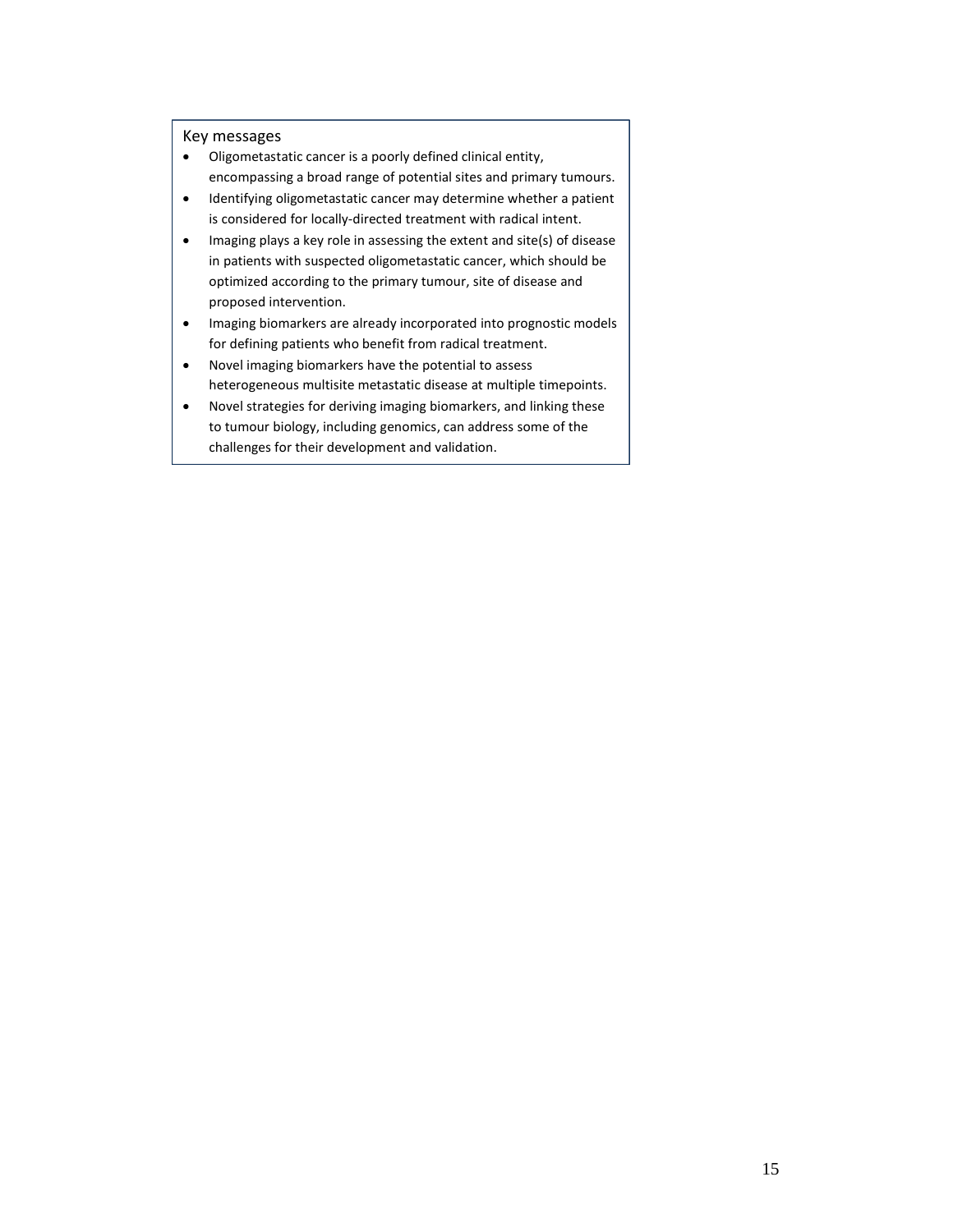# **Legends to figures**

#### **Figure 1**

PubMed publications referring to oligometastases in their title (dark blue) and title and abstract (light blue) by publication year.

#### **Figure 2**

FDG-PET/CT studies of two patients with colorectal cancer who developed two Metachronous, unilobar liver metastases. Both underwent hepatic metastasectomy. Patient 1 rapidly developed polymetastatic relapse. Patient 2 remains disease-free.

# **Search Strategy**

We searched PubMed and MEDLINE, and references, for relevant articles published between Jan 1, 1995 and May 30, 2016, in English, with the search terms: "oligometastases", "oligometastasis", "oligorecurrence", "oligoprogression". The type of study, source of data, and important findings were noted. Selection was based on novelty and relevance to the scope of this Personal View.

#### **Author contributions**

- JMF Manuscript preparation and revision
- RAS Manuscript revision
- ALH Manuscript revision
- FVG Article concept and manuscript revision

## **Conflicts of interest**

Dr. Franklin has nothing to disclose.

Dr. Sharma reports grants and personal fees from Sirtex Technology, grants from CRUK, personal fees from Affidia, personal fees from BTG plc, personal fees from Eisai, personal fees from Cancer Research Technology, personal fees from Vertex, outside the submitted work.

Dr. Harris has nothing to disclose.

Dr. Gleeson reports grants from InnovateUK, outside the submitted work.

# **Role of the funding source**

Not applicable.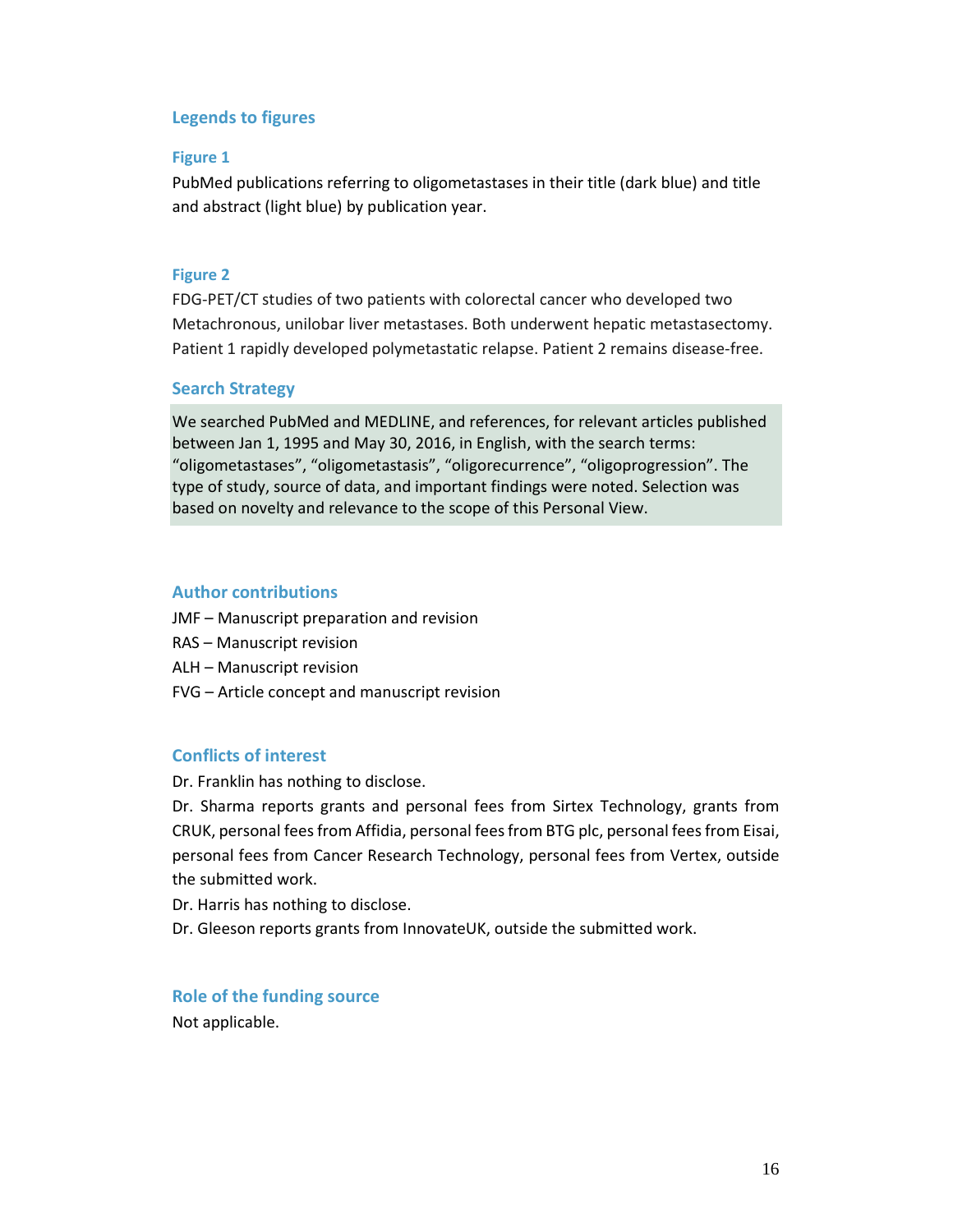# **References**:

- 1. Hellman S, Weichselbaum RR. Oligometastases. *J Clin Oncol* 1995;**13**(1):8–10.
- 2. Palma DA, Salama JK, Lo SS, et al. The oligometastatic state separating truth from wishful thinking. *Nat Rev Clin Oncol* 2014;**11**:549–57.
- 3. Weichselbaum RR, Hellman S. Oligometastases revisited. *Nat Rev Clin Oncol* 2011;**8**(6):378–82.
- 4. Treasure T. Oligometastatic cancer: an entity, a useful concept, or a therapeutic opportunity? *J R Soc Med* 2012;**105**:242–6.
- 5. Gonzalez M, Poncet A, Combescure C, Robert J, Ris HB, Gervaz P. Risk Factors for Survival after Lung Metastasectomy in Colorectal Cancer Patients: A Systematic Review and Meta-Analysis. *Ann Surg Oncol* 2012;**20**:572–9.
- 6. Spelt L, Andersson B, Nilsson J, Andersson R. Prognostic models for outcome following liver resection for colorectal cancer metastases: A systematic review. *Eur J Surg Oncol* 2012;**38**:16–24.
- 7. Shady W, Petre EN, Gönen M, et al. Percutaneous Radiofrequency Ablation of Colorectal Cancer Liver Metastases: Factors Affecting Outcomes—A 10-year Experience at a Single Center. *Radiology* 2016;**278**:601–11.
- 8. Rieber J, Streblow J, Uhlmann L, et al. Stereotactic body radiotherapy (SBRT) for medically inoperable lung metastases—A pooled analysis of the German working group "stereotactic radiotherapy." *Lung Cancer* 2016;**97**:51–8.
- 9. Jaffe CC. Imaging and Genomics: Is There a Synergy? *Radiology* 2012;**264**:329– 31.
- 10. Morris EJA, Forman D, Thomas JD, et al. Surgical management and outcomes of colorectal cancer liver metastases. *Br J Surg* 2010;**97**:1110–8.
- 11. Bartlett EK, Simmons KD, Wachtel H, et al. The rise in metastasectomy across cancer types over the past decade. *Cancer* 2015;**121**:747–57.
- 12. Tree AC, Khoo VS, Eeles RA, et al. Stereotactic body radiotherapy for oligometastases. *Lancet Oncol* 2013;**14**:e28–37.
- 13. Dagan R, Lo SS, Redmond KJ, et al. A multi-national report on stereotactic body radiotherapy for oligometastases: Patient selection and follow-up. *Acta Oncol* 2016;**55**:633–7.
- 14. Reyes DK, Pienta KJ. The biology and treatment of oligometastatic cancer. *Oncotarget* 2015;**6**:8491–524.
- 15. Morris-Stiff G, Marangoni G, Hakeem A, et al. Redefining major hepatic resection for colorectal liver metastases: Analysis of 1111 liver resections. *Int J Surg* 2016;**25**:172–7.
- 16. Nordlinger B, Sorbye H, Glimelius B, et al. Perioperative FOLFOX4 chemotherapy and surgery versus surgery alone for resectable liver metastases from colorectal cancer (EORTC 40983): long-term results of a randomised, controlled, phase 3 trial. *Lancet Oncol*. 2013;**14**:1208–15.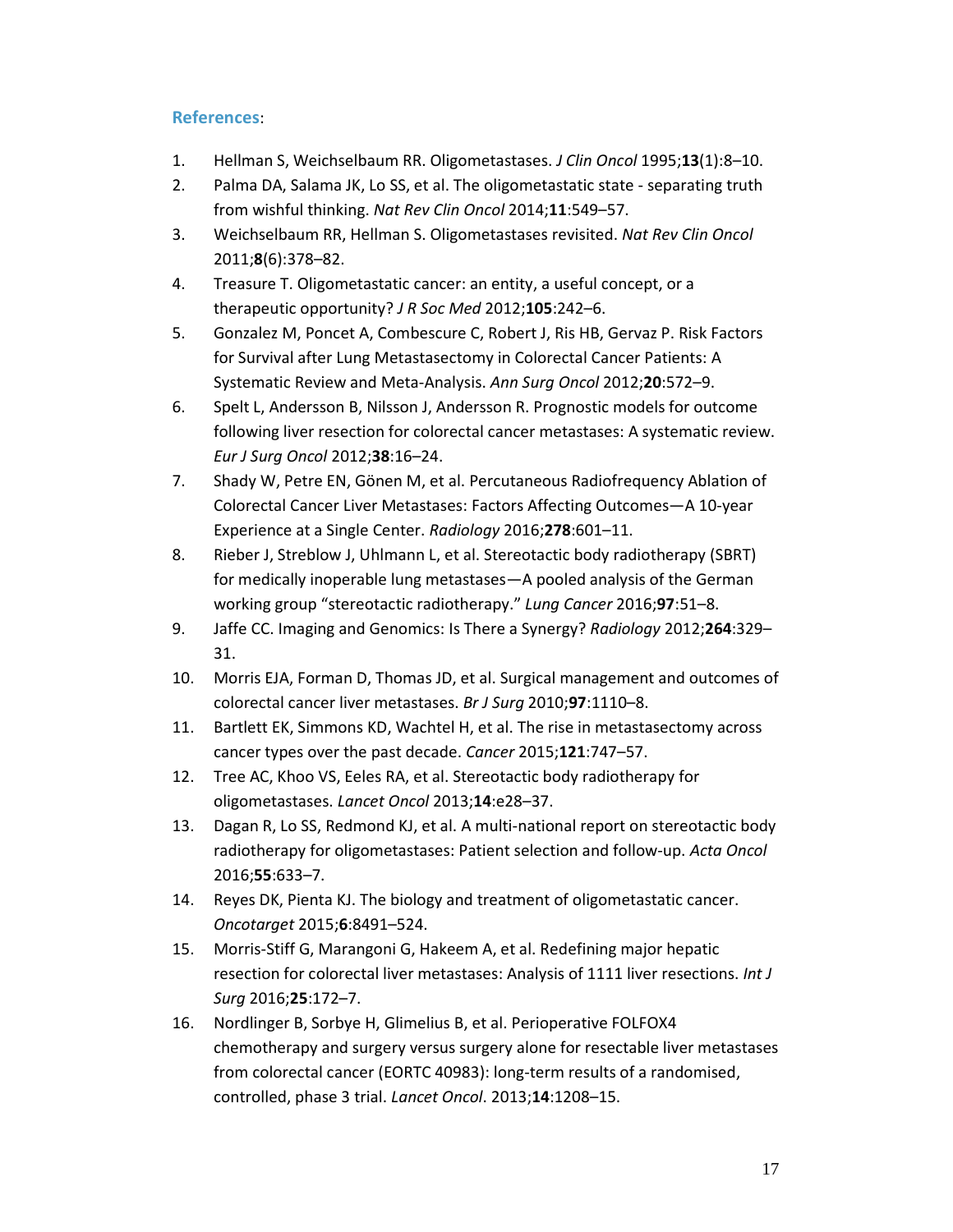- 17. Adam R, Wicherts DA, de Haas RJ, et al. Patients with initially unresectable colorectal liver metastases: is there a possibility of cure? *J Clin Oncol* 2009;**27**:1829–35.
- 18. Dave RV, Pathak S, White AD, et al. Outcome after liver resection in patients presenting with simultaneous hepatopulmonary colorectal metastases. *Br J Surg* 2014;**102**:261–8.
- 19. Roberts KJ, White A, Cockbain A, et al. Performance of prognostic scores in predicting long-term outcome following resection of colorectal liver metastases. *Br J Surg* 2014;**101**:856–66.
- 20. Manfredi S, Lepage CM, Hatem C, Coatmeur O, Faivre J, Bouvier A-M. Epidemiology and Management of Liver Metastases From Colorectal Cancer. *Ann Surg* 2006;**244**:254–9.
- 21. Leporrier J, Maurel J, Chiche L, Bara S, Segol P, Launoy G. A population-based study of the incidence, management and prognosis of hepatic metastases from colorectal cancer. *Br J Surg* 2006;**93**:465–74.
- 22. Federle MP, Jeffrey RB, Woodward PJ, Borhani AA. Diagnostic Imaging: Abdomen. Amirsys Publishing, Inc. Salt Lake City, USA. 2010.
- 23. Jain Y, Liew S, Taylor MB, Bonington SC. Is dual-phase abdominal CT necessary for the optimal detection of metastases from renal cell carcinoma? *Clin Radiol* 201;**66**:1055–9.
- 24. Agrawal MD, Pinho DF, Kulkarni NM, Hahn PF, Guimaraes AR, Sahani DV. Oncologic Applications of Dual-Energy CT in the Abdomen. *Radiographics* 2014;**34**:589–612.
- 25. Antoch G, Vogt FM, Freudenberg LS, et al. Whole-body dual-modality PET/CT and whole-body MRI for tumor staging in oncology. *JAMA* 2003;**290**:3199–206.
- 26. Maffione AM, Lopci E, Bluemel C, Giammarile F, Herrmann K, Rubello D. Diagnostic accuracy and impact on management of (18)F-FDG PET and PET/CT in colorectal liver metastasis: a meta-analysis and systematic review. *Eur J Nucl Med Mol Imaging* 2015;**42**:152–63.
- 27. Fernandez FG, Drebin JA, Linehan DC, Dehdashti F, Siegel BA, Strasberg SM. Five-Year Survival After Resection of Hepatic Metastases From Colorectal Cancer in Patients Screened by Positron Emission Tomography With F-18 Fluorodeoxyglucose (FDG-PET). *Ann Surg* 2004;**240**:438–50.
- 28. Ruers TJM, Wiering B, van der Sijp JRM, et al. Improved Selection of Patients for Hepatic Surgery of Colorectal Liver Metastases with 18F-FDG PET: A Randomized Study. *J Nucl Med* 2009;**50**:1036–41.
- 29. The Royal College Of Radiologists, Royal College Of Physicians Of London, Royal College Of Physicians And Surgeons Of Glasgow, Royal College Of Physicians Of Edinburgh, British Nuclear Medicine Society, Administration Of Radioactive Substances Advisory Committee. Evidence-based indications for the use of PET-CT in the United Kingdom 2016. *Clin Radiol* 2016;**71**:e171–88.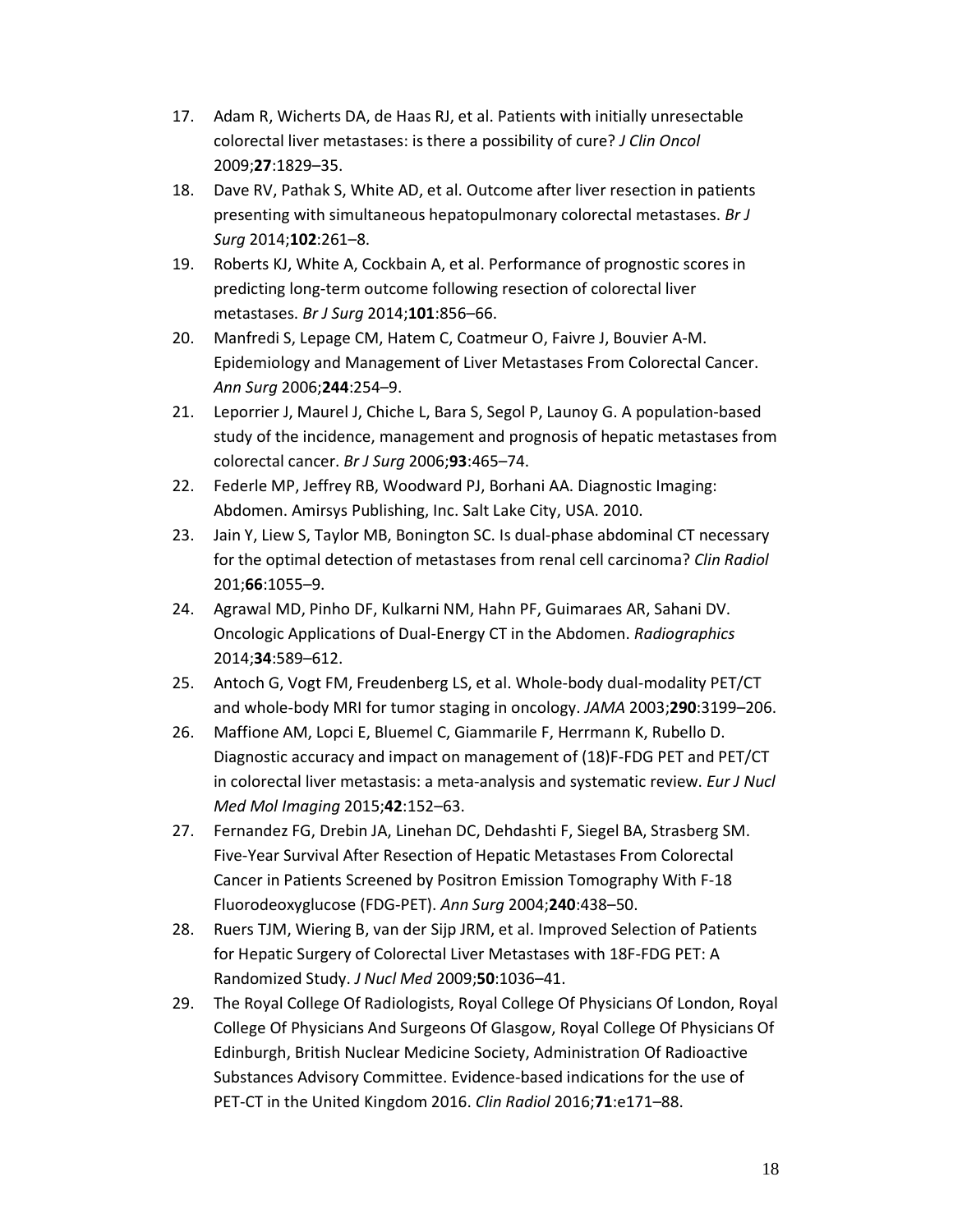- 30. Parvizi N, Franklin JM, McGowan DR, Teoh EJ, Bradley KM, Gleeson FV. Does a novel penalized likelihood reconstruction of 18F-FDG PET-CT improve signal-tobackground in colorectal liver metastases? *Eur J Radiol* 2015;**84**:1873–8.
- 31. Spick C, Herrmann K, Czernin J. 18F-FDG PET/CT and PET/MRI Perform Equally Well in Cancer: Evidence from Studies on More Than 2,300 Patients. J Nucl Med. 2016;**57**:420–30.
- 32. Schirrmeister H, Guhlmann A, Kotzerke J, et al. Early detection and accurate description of extent of metastatic bone disease in breast cancer with fluoride ion and positron emission tomography. *J Clin Oncol* 2016;**17**:2381–9.
- 33. Even-Sapir E, Metser U, Mishani E, Lievshitz G, Lerman H, Leibovitch I. The detection of bone metastases in patients with high-risk prostate cancer: 99mTc-MDP Planar bone scintigraphy, single- and multi-field-of-view SPECT, 18F-fluoride PET, and 18F-fluoride PET/CT. *J Nucl Med* 2016;**47**:287–97.
- 34. Yu CY, Desai B, Ji L, Groshen S, Jadvar H. Comparative performance of PET tracers in biochemical recurrence of prostate cancer: a critical analysis of literature. *Am J Nucl Med Mol Imaging* 2014;**4**:580–601.
- 35. Nanni C, Schiavina R, Boschi S, et al. Comparison of 18F-FACBC and 11C-choline PET/CT in patients with radically treated prostate cancer and biochemical relapse: preliminary results. *Eur J Nucl Med Mol Imaging* 2013;**40**:11–7.
- 36. Niekel MC, Bipat S, Stoker J. Diagnostic imaging of colorectal liver metastases with CT, MR imaging, FDG PET, and/or FDG PET/CT: a meta-analysis of prospective studies including patients who have not previously undergone treatment. *Radiology* 2010;**257**:674–84.
- 37. Muhi A, Ichikawa T, Motosugi U, Sou H, Nakajima H, Sano K, et al. Diagnosis of colorectal hepatic metastases: Contrast-enhanced ultrasonography versus contrast-enhanced computed tomography versus superparamagnetic iron oxide-enhanced magnetic resonance imaging with diffusion-weighted imaging. J Magn Reson Imaging 2010;**32**:1132–40.
- 38. Mainenti PP, Mancini M, Mainolfi C, et al. Detection of colo-rectal liver metastases: prospective comparison of contrast enhanced US, multidetector CT, PET/CT, and 1.5 Tesla MR with extracellular and reticulo-endothelial cell specific contrast agents. *Abdom Imaging* 2009;**35**:511–21.
- 39. Rafaelsen SR, Jakobsen A. Contrast-enhanced ultrasound vs multidetectorcomputed tomography for detecting liver metastases in colorectal cancer: a prospective, blinded, patient-by-patient analysis. *Colorect Dis* 2011;**13**:420–5.
- 40. Hekimoglu K, Ustundag Y, Dusak A, et al. Small colorectal liver metastases: detection with SPIO-enhanced MRI in comparison with gadobenate dimeglumine-enhanced MRI and CT imaging. *Eur J Radiol* 2011 Mar;**77**:468–72.
- 41. Gomez D, Sangha VK, Morris-Stiff G, et al. Outcomes of intensive surveillance after resection of hepatic colorectal metastases. *Br J Surg*. 2010;**97**:1552–60.
- 42. Pawlik TM, Schulick RD, Choti MA. Expanding Criteria for Resectability of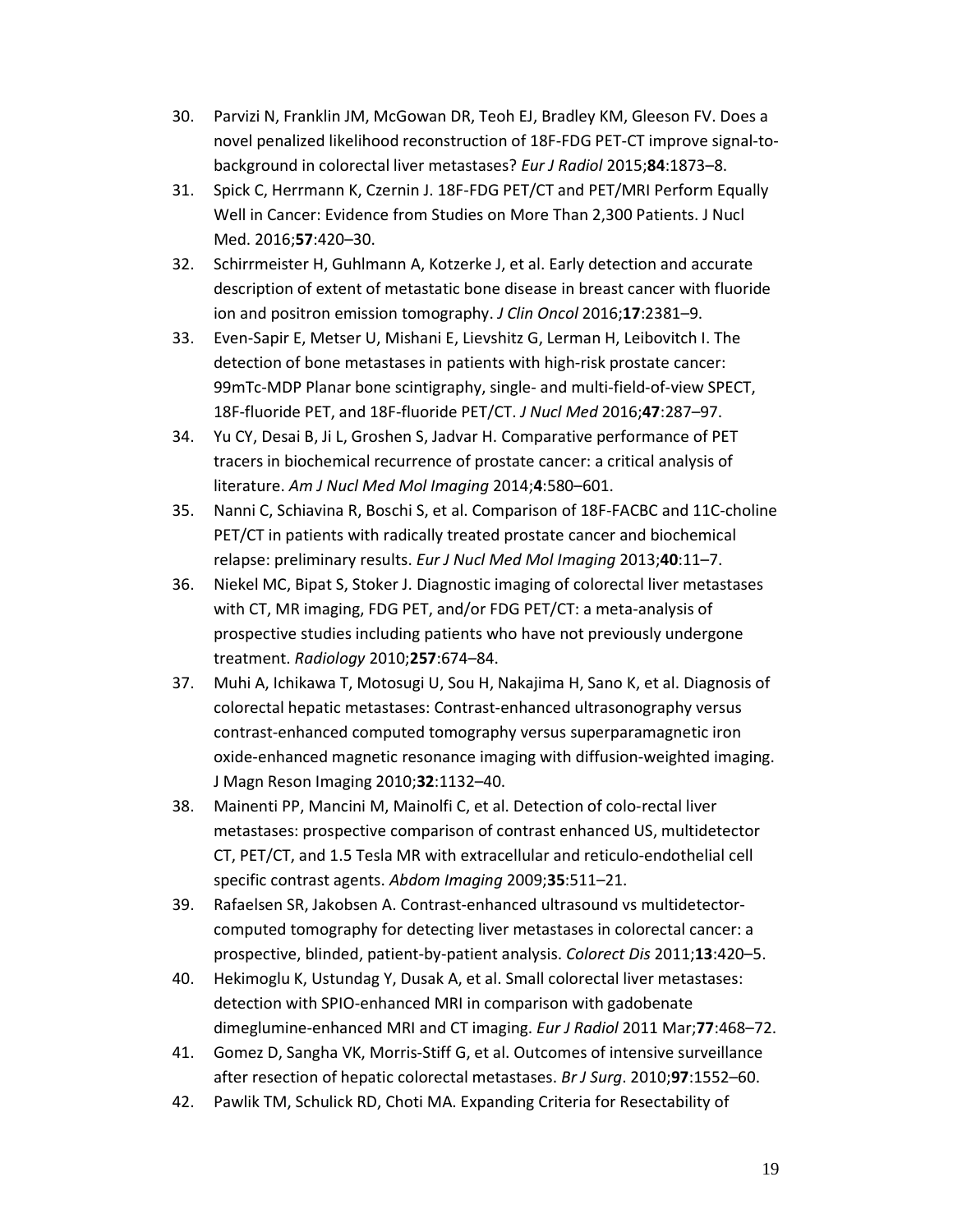Colorectal Liver Metastases. *Oncologist* 2008;**13**:51–64.

- 43. Feinstein AR, Sosin DM, Wells CK. The Will Rogers phenomenon. Stage migration and new diagnostic techniques as a source of misleading statistics for survival in cancer. *N Engl J Med* 1985;**312**:1604–8.
- 44. Biomarkers Definitions Working Group. Biomarkers and surrogate endpoints: preferred definitions and conceptual framework. *Clin Pharmacol Ther* 2001;**69**:89–95.
- 45. Salah S, Watanabe K, Welter S, et al. Colorectal cancer pulmonary oligometastases: pooled analysis and construction of a clinical lung metastasectomy prognostic model. Ann Oncol 2012;**23**:2649–55.
- 46. Gerlinger M, Rowan AJ, Horswell S, et al. Intratumor Heterogeneity and Branched Evolution Revealed by Multiregion Sequencing. *N Engl J Med* 2012;**366**:883–92.
- 47. Alix-Panabières C, Pantel K. Challenges in circulating tumour cell research. *Nat Rev Cancer* 2014;**14**:623–31.
- 48. Chua TC, Saxena A, Liauw W, Kokandi A, Morris DL. Systematic review of randomized and nonrandomized trials of the clinical response and outcomes of neoadjuvant systemic chemotherapy for resectable colorectal liver metastases. *Ann Surg Oncol* 2010;**17**:492–501.
- 49. Adam R, Pascal G, Castaing D, et al. Tumor progression while on chemotherapy: a contraindication to liver resection for multiple colorectal metastases? *Ann Surg* 2004;**240**:1052–61.
- 50. Namasivayam S, Martin DR, Saini S. Imaging of liver metastases: MRI. *Cancer Imaging* 2007;**7**:2–9.
- 51. van Kessel CS, Samim M, Koopman M, et al. Radiological heterogeneity in response to chemotherapy is associated with poor survival in patients with colorectal liver metastases. *Eur J Cancer* 2013;**49**:2486–93.
- 52. Viganò L, Capussotti L, De Rosa G, De Saussure WO, Mentha G, Rubbia-Brandt L. Liver resection for colorectal metastases after chemotherapy: impact of chemotherapy-related liver injuries, pathological tumor response, and micrometastases on long-term survival. *Ann Surg* 2013;**258**:731–40
- 53. Eisenhauer EA, Therasse P, Bogaerts J, et al. New response evaluation criteria in solid tumours: Revised RECIST guideline (version 1.1). *Eur J Cancer* 2009;**45**:228–47.
- 54. Brown G, Radcliffe AG, Newcombe RG, Dallimore NS, Bourne MW, Williams GT. Preoperative assessment of prognostic factors in rectal cancer using highresolution magnetic resonance imaging. *Br J Surg* 2003;**90**:355–64.
- 55. Hunter CJ, Garant A, Vuong T, et al. Adverse Features on Rectal MRI Identify a High-risk Group that May Benefit from More Intensive Preoperative Staging and Treatment. *Ann Surg Oncol* 2011;**19**:1199–205.
- 56. Knijn N, de Ridder JAM, Punt CJA, de Wilt JHW, Nagtegaal ID. Histopathological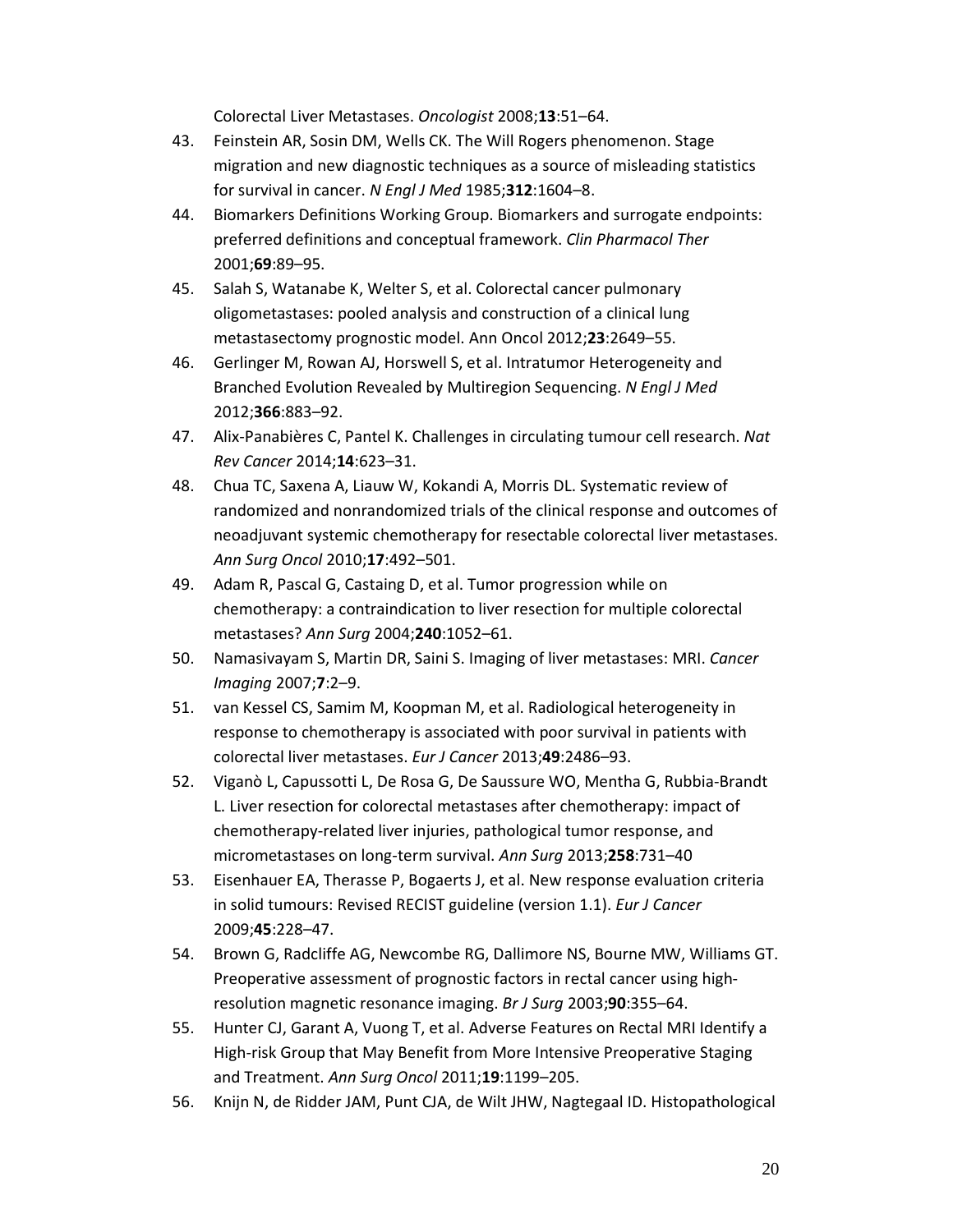evaluation of resected colorectal cancer liver metastases: what should be done? *Histopathology* 2013;**63**:149–56.

- 57. Vermeulen PB, Colpaert C, Salgado R, et al. Liver metastases from colorectal adenocarcinomas grow in three patterns with different angiogenesis and desmoplasia. *J Pathol* 2001;**195**:336–42.
- 58. Donnem T, Hu J, Ferguson M, et al. Vessel co-option in primary human tumors and metastases: an obstacle to effective anti-angiogenic treatment? *Cancer Med* 2013;**2**:427–36.
- 59. Shiono S, Ishii G, Nagai K, et al. Histopathologic Prognostic Factors in Resected Colorectal Lung Metastases. *Ann Thorac Surg* 2005;**79**:278–82.
- 60. Depeursinge A, Foncubierta-Rodriguez A, Van De Ville D, Müller H. Threedimensional solid texture analysis in biomedical imaging: review and opportunities. *Med Image Anal* 2014;**18**:176–96.
- 61. Ganeshan B, Panayiotou E, Burnand K, Dizdarevic S, Miles K. Tumour heterogeneity in non-small cell lung carcinoma assessed by CT texture analysis: a potential marker of survival. *Eur Radiol* 2011;**22**:796–802.
- 62. Miles KA, Ganeshan B, Griffiths MR, Young RCD, Chatwin CR. Colorectal cancer: texture analysis of portal phase hepatic CT images as a potential marker of survival. *Radiology* 2009;**250**:444–52.
- 63. Hanahan D, Weinberg RA. Hallmarks of cancer: the next generation. *Cell* 2011;**144**:646–74.
- 64. Bremnes RM, Camps C, Sirera R. Angiogenesis in non-small cell lung cancer: The prognostic impact of neoangiogenesis and the cytokines VEGF and bFGF in tumours and blood. *Lung Cancer* 2006;**51**:143–58.
- 65. Guetz Des G, Uzzan B, Nicolas P, et al. Microvessel density and VEGF expression are prognostic factors in colorectal cancer. Meta-analysis of the literature. *Br J Cancer* 2006;**94**:1823–32.
- 66. George ML, Dzik-Jurasz AS, Padhani AR, et al. Non-invasive methods of assessing angiogenesis and their value in predicting response to treatment in colorectal cancer. *Br J Surg* 2001;**88**:1628–36.
- 67. Zahra MA, Hollingsworth KG, Sala E, Lomas DJ, Tan LT. Dynamic contrastenhanced MRI as a predictor of tumour response to radiotherapy. *Lancet Oncol* 2007;**8**:63–74.
- 68. Surlan-Popovic K, Bisdas S, Rumboldt Z, Koh TS, Strojan P. Changes in Perfusion CT of Advanced Squamous Cell Carcinoma of the Head and Neck Treated during the Course of Concomitant Chemoradiotherapy. *AJNR Am J Neuroradiol* 2010;**31**:570–5.
- 69. Koukourakis MI, Mavanis I, Kouklakis G, Pitiakoudis M, Minopoulos G, Manolas C, et al. Early antivascular effects of bevacizumab anti-VEGF monoclonal antibody on colorectal carcinomas assessed with functional CT imaging. *Am J Clin Oncol* 2007;**30**:315–8.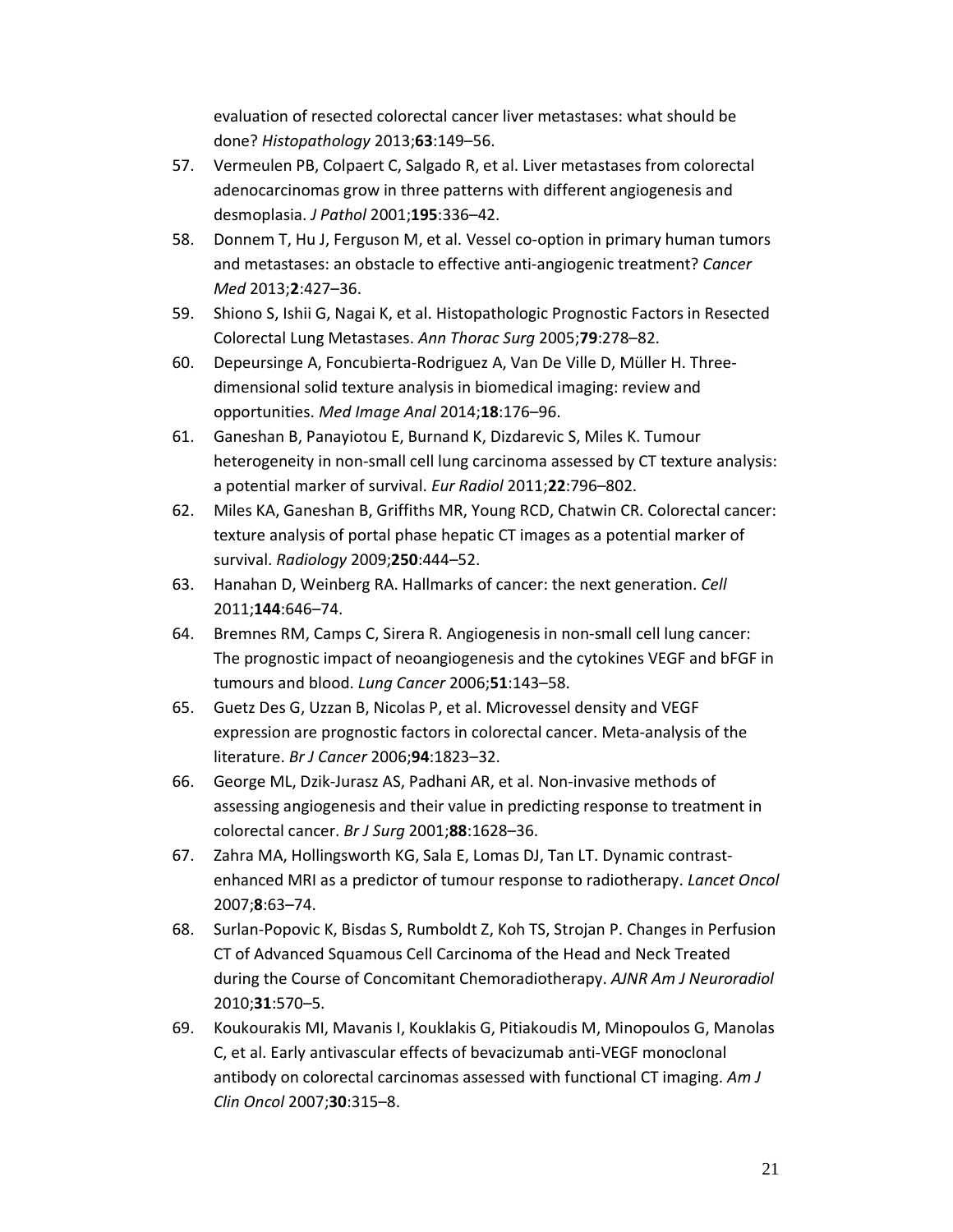- 70. O'Connor JPB, Jackson A, Parker GJM, Roberts C, Jayson GC. Dynamic contrastenhanced MRI in clinical trials of antivascular therapies. *Nat Rev Clin Oncol* 2012;**9**:167–77.
- 71. Miles KA, Williams RE. Warburg revisited: imaging tumour blood flow and metabolism. *Cancer Imaging* 2008;**8**:81–6.
- 72. Riedl CC, Akhurst T, Larson S, et al. 18F-FDG PET Scanning Correlates with Tissue Markers of Poor Prognosis and Predicts Mortality for Patients After Liver Resection for Colorectal Metastases. J Nucl Med 2007;**48**:771–5.
- 73. Muralidharan V, Kwok M, Lee ST, Lau L, Scott AM, Christophi C. Prognostic Ability of 18F-FDG PET/CT in the Assessment of Colorectal Liver Metastases. J Nucl Med 2012;**53**:1345–51.
- 74. Xia Q, Liu J, Wu C, et al. Prognostic significance of (18)FDG PET/CT in colorectal cancer patients with liver metastases: a meta-analysis. *Cancer Imaging* 2015;**15**:19.
- 75. Chicklore S, Goh V, Siddique M, Roy A, Marsden PK, Cook GJR. Quantifying tumour heterogeneity in 18F-FDG PET/CT imaging by texture analysis. *Eur J Nucl Med Mol Imaging* 2013;**40**:133–40.
- 76. Aparicio S, Caldas C. The Implications of Clonal Genome Evolution for Cancer Medicine. *N Engl J Med* 2013;**368**:842–51.
- 77. Seoane J, De Mattos-Arruda L. The challenge of intratumour heterogeneity in precision medicine*. J Intern Med* 2014;**276**:41–51.
- 78. Zarinabad N, Chiribiri A, Hautvast GLTF, Breeuwer M, Nagel E. Influence of spatial resolution on the accuracy of quantitative myocardial perfusion in first pass stress perfusion CMR. *Magn Reson Med* 2014;**73**:1623–31.
- 79. Meimarakis G, Spelsberg F, Angele M, et al. Resection of Pulmonary Metastases from Colon and Rectal Cancer: Factors to Predict Survival Differ Regarding to the Origin of the Primary Tumor. *Ann Surg Oncol* 2014;**21**:2563– 72.
- 80. Aerts HJWL, Velazquez ER, Leijenaar RTH, et al. Decoding tumour phenotype by noninvasive imaging using a quantitative radiomics approach. *Nat Commun* 2014;**5**:4006.
- 81. Gevaert O, Xu J, Hoang CD, et al. Non Small Cell Lung Cancer: Identifying Prognostic Imaging Biomarkers by Leveraging Public Gene Expression Microarray Data Methods and Preliminary Results. *Radiology* 2012;**264**:387.
- 82. Lussier YA, Xing HR, Salama JK, et al. MicroRNA Expression Characterizes Oligometastasis(es). *PLoS One* 2011;**6**:e28650.
- 83. Lussier YA, Khodarev NN, Regan K, et al. Oligo- and Polymetastatic Progression in Lung Metastasis(es) Patients Is Associated with Specific MicroRNAs. *PLoS One* 2012;**7**:e50141.
- 84. Uppal A, Wightman SC, Mallon S, et al. 14q32-encoded microRNAs mediate an oligometastatic phenotype. *Oncotarget* 2015;**6**:3540–52.